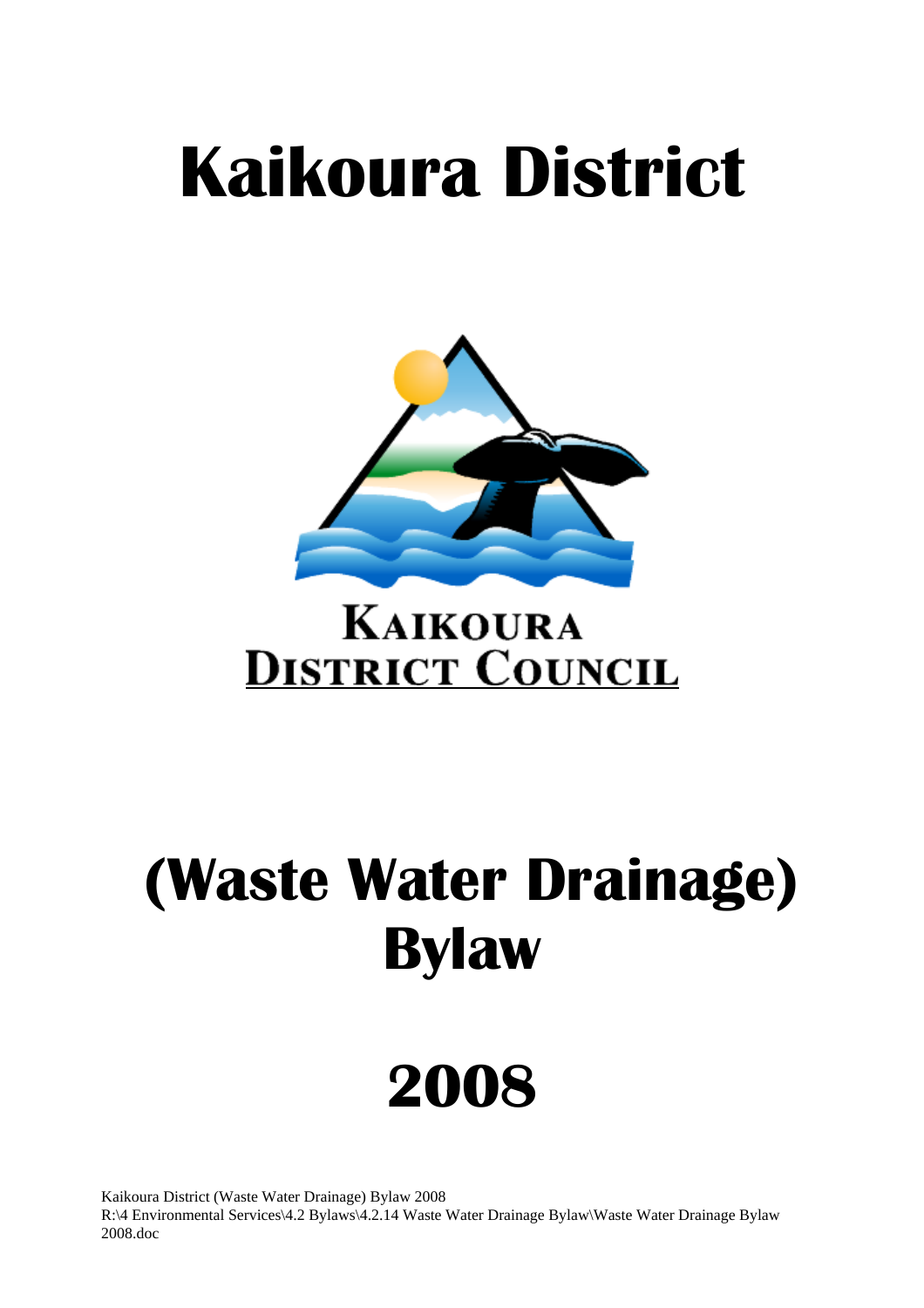## **Table of Contents**

<span id="page-1-0"></span>

| $\mathbf{3}$<br><b>INTRODUCTION</b><br>$\mathbf{3}$<br>1.1 INTRODUCTION<br>$\mathbf{3}$<br><b>1.1.1 COMMENCEMENT:</b><br>$\mathbf{3}$<br><b>1.2 DEFINITIONS</b><br>$\overline{7}$<br>1.3 ACCEPTANCE OF DISCHARGE<br>7<br><b>1.4 APPROVAL TO CONNECT</b><br>$\overline{7}$<br><b>1.5 CONTINUITY OF DISCHARGE</b><br>7<br><b>1.6 PREMISES</b><br>$\bf{8}$<br><b>1.7 DISCONNECTION</b><br>9<br><b>1.8 PUBLIC DRAINAGE SYSTEM</b><br>10<br><b>1.9 STORAGE OF HAZARDOUS MATERIALS</b><br><b>1.10 BREACHES AND REMEDIES</b><br>11<br>POLICY FOR THE DISCHARGE AND ACCEPTANCE OF WASTEWATER<br>12<br>12<br><b>2.1 INTRODUCTION</b><br>12<br><b>2.2 DOMESTIC WASTEWATER</b><br>13<br><b>2.3 ACCEPTANCE AND DURATION</b><br>13<br><b>2.4 APPLICATION TO CONNECT</b><br><b>2.5 POINT OF DISCHARGE</b><br>14<br><b>FIGURE 2.1 - POINT OF DISCHARGE LOCATION</b><br>15<br>23<br><b>2.6 LEVEL OF SERVICE</b><br>2.7 LIABILITY<br>23<br>23<br><b>2.8 EMERGENCY</b><br>24<br><b>2.9 MAINTENANCE AND REPAIR</b><br>2.10 BLOCKAGES<br>24<br>2.11 TREES<br>24<br>24<br><b>2.12 WORKING AROUND BURIED SERVICES</b><br>25<br>2.13 CUSTOMER'S DRAINAGE SYSTEM<br>27<br>2.14 PAYMENT<br>27<br><b>2.15 BREACHES AND REMEDIES</b><br><b>SCHEDULE A</b><br>30<br><b>MEMORANDUM OF ENCUMBRANCE FOR SECURING A SUM OF MONEY</b><br>30<br><b>SCHEDULE B</b><br>31<br><b>DEED OF COVENANT</b><br>31<br><b>SCHEDULE C</b><br>33 | <b>TABLE OF CONTENTS</b> | 1 |
|---------------------------------------------------------------------------------------------------------------------------------------------------------------------------------------------------------------------------------------------------------------------------------------------------------------------------------------------------------------------------------------------------------------------------------------------------------------------------------------------------------------------------------------------------------------------------------------------------------------------------------------------------------------------------------------------------------------------------------------------------------------------------------------------------------------------------------------------------------------------------------------------------------------------------------------------------------------------------------------------------------------------------------------------------------------------------------------------------------------------------------------------------------------------------------------------------------------------------------------------------------------------------------------------------------------------------------------------------------------------------------------------------|--------------------------|---|
|                                                                                                                                                                                                                                                                                                                                                                                                                                                                                                                                                                                                                                                                                                                                                                                                                                                                                                                                                                                                                                                                                                                                                                                                                                                                                                                                                                                                   |                          |   |
|                                                                                                                                                                                                                                                                                                                                                                                                                                                                                                                                                                                                                                                                                                                                                                                                                                                                                                                                                                                                                                                                                                                                                                                                                                                                                                                                                                                                   |                          |   |
|                                                                                                                                                                                                                                                                                                                                                                                                                                                                                                                                                                                                                                                                                                                                                                                                                                                                                                                                                                                                                                                                                                                                                                                                                                                                                                                                                                                                   |                          |   |
|                                                                                                                                                                                                                                                                                                                                                                                                                                                                                                                                                                                                                                                                                                                                                                                                                                                                                                                                                                                                                                                                                                                                                                                                                                                                                                                                                                                                   |                          |   |
|                                                                                                                                                                                                                                                                                                                                                                                                                                                                                                                                                                                                                                                                                                                                                                                                                                                                                                                                                                                                                                                                                                                                                                                                                                                                                                                                                                                                   |                          |   |
|                                                                                                                                                                                                                                                                                                                                                                                                                                                                                                                                                                                                                                                                                                                                                                                                                                                                                                                                                                                                                                                                                                                                                                                                                                                                                                                                                                                                   |                          |   |
|                                                                                                                                                                                                                                                                                                                                                                                                                                                                                                                                                                                                                                                                                                                                                                                                                                                                                                                                                                                                                                                                                                                                                                                                                                                                                                                                                                                                   |                          |   |
|                                                                                                                                                                                                                                                                                                                                                                                                                                                                                                                                                                                                                                                                                                                                                                                                                                                                                                                                                                                                                                                                                                                                                                                                                                                                                                                                                                                                   |                          |   |
|                                                                                                                                                                                                                                                                                                                                                                                                                                                                                                                                                                                                                                                                                                                                                                                                                                                                                                                                                                                                                                                                                                                                                                                                                                                                                                                                                                                                   |                          |   |
|                                                                                                                                                                                                                                                                                                                                                                                                                                                                                                                                                                                                                                                                                                                                                                                                                                                                                                                                                                                                                                                                                                                                                                                                                                                                                                                                                                                                   |                          |   |
|                                                                                                                                                                                                                                                                                                                                                                                                                                                                                                                                                                                                                                                                                                                                                                                                                                                                                                                                                                                                                                                                                                                                                                                                                                                                                                                                                                                                   |                          |   |
|                                                                                                                                                                                                                                                                                                                                                                                                                                                                                                                                                                                                                                                                                                                                                                                                                                                                                                                                                                                                                                                                                                                                                                                                                                                                                                                                                                                                   |                          |   |
|                                                                                                                                                                                                                                                                                                                                                                                                                                                                                                                                                                                                                                                                                                                                                                                                                                                                                                                                                                                                                                                                                                                                                                                                                                                                                                                                                                                                   |                          |   |
|                                                                                                                                                                                                                                                                                                                                                                                                                                                                                                                                                                                                                                                                                                                                                                                                                                                                                                                                                                                                                                                                                                                                                                                                                                                                                                                                                                                                   |                          |   |
|                                                                                                                                                                                                                                                                                                                                                                                                                                                                                                                                                                                                                                                                                                                                                                                                                                                                                                                                                                                                                                                                                                                                                                                                                                                                                                                                                                                                   |                          |   |
|                                                                                                                                                                                                                                                                                                                                                                                                                                                                                                                                                                                                                                                                                                                                                                                                                                                                                                                                                                                                                                                                                                                                                                                                                                                                                                                                                                                                   |                          |   |
|                                                                                                                                                                                                                                                                                                                                                                                                                                                                                                                                                                                                                                                                                                                                                                                                                                                                                                                                                                                                                                                                                                                                                                                                                                                                                                                                                                                                   |                          |   |
|                                                                                                                                                                                                                                                                                                                                                                                                                                                                                                                                                                                                                                                                                                                                                                                                                                                                                                                                                                                                                                                                                                                                                                                                                                                                                                                                                                                                   |                          |   |
|                                                                                                                                                                                                                                                                                                                                                                                                                                                                                                                                                                                                                                                                                                                                                                                                                                                                                                                                                                                                                                                                                                                                                                                                                                                                                                                                                                                                   |                          |   |
|                                                                                                                                                                                                                                                                                                                                                                                                                                                                                                                                                                                                                                                                                                                                                                                                                                                                                                                                                                                                                                                                                                                                                                                                                                                                                                                                                                                                   |                          |   |
|                                                                                                                                                                                                                                                                                                                                                                                                                                                                                                                                                                                                                                                                                                                                                                                                                                                                                                                                                                                                                                                                                                                                                                                                                                                                                                                                                                                                   |                          |   |
|                                                                                                                                                                                                                                                                                                                                                                                                                                                                                                                                                                                                                                                                                                                                                                                                                                                                                                                                                                                                                                                                                                                                                                                                                                                                                                                                                                                                   |                          |   |
|                                                                                                                                                                                                                                                                                                                                                                                                                                                                                                                                                                                                                                                                                                                                                                                                                                                                                                                                                                                                                                                                                                                                                                                                                                                                                                                                                                                                   |                          |   |
|                                                                                                                                                                                                                                                                                                                                                                                                                                                                                                                                                                                                                                                                                                                                                                                                                                                                                                                                                                                                                                                                                                                                                                                                                                                                                                                                                                                                   |                          |   |
|                                                                                                                                                                                                                                                                                                                                                                                                                                                                                                                                                                                                                                                                                                                                                                                                                                                                                                                                                                                                                                                                                                                                                                                                                                                                                                                                                                                                   |                          |   |
|                                                                                                                                                                                                                                                                                                                                                                                                                                                                                                                                                                                                                                                                                                                                                                                                                                                                                                                                                                                                                                                                                                                                                                                                                                                                                                                                                                                                   |                          |   |
|                                                                                                                                                                                                                                                                                                                                                                                                                                                                                                                                                                                                                                                                                                                                                                                                                                                                                                                                                                                                                                                                                                                                                                                                                                                                                                                                                                                                   |                          |   |
|                                                                                                                                                                                                                                                                                                                                                                                                                                                                                                                                                                                                                                                                                                                                                                                                                                                                                                                                                                                                                                                                                                                                                                                                                                                                                                                                                                                                   |                          |   |
|                                                                                                                                                                                                                                                                                                                                                                                                                                                                                                                                                                                                                                                                                                                                                                                                                                                                                                                                                                                                                                                                                                                                                                                                                                                                                                                                                                                                   |                          |   |
|                                                                                                                                                                                                                                                                                                                                                                                                                                                                                                                                                                                                                                                                                                                                                                                                                                                                                                                                                                                                                                                                                                                                                                                                                                                                                                                                                                                                   |                          |   |
|                                                                                                                                                                                                                                                                                                                                                                                                                                                                                                                                                                                                                                                                                                                                                                                                                                                                                                                                                                                                                                                                                                                                                                                                                                                                                                                                                                                                   |                          |   |
|                                                                                                                                                                                                                                                                                                                                                                                                                                                                                                                                                                                                                                                                                                                                                                                                                                                                                                                                                                                                                                                                                                                                                                                                                                                                                                                                                                                                   |                          |   |
|                                                                                                                                                                                                                                                                                                                                                                                                                                                                                                                                                                                                                                                                                                                                                                                                                                                                                                                                                                                                                                                                                                                                                                                                                                                                                                                                                                                                   |                          |   |
|                                                                                                                                                                                                                                                                                                                                                                                                                                                                                                                                                                                                                                                                                                                                                                                                                                                                                                                                                                                                                                                                                                                                                                                                                                                                                                                                                                                                   |                          |   |
|                                                                                                                                                                                                                                                                                                                                                                                                                                                                                                                                                                                                                                                                                                                                                                                                                                                                                                                                                                                                                                                                                                                                                                                                                                                                                                                                                                                                   |                          |   |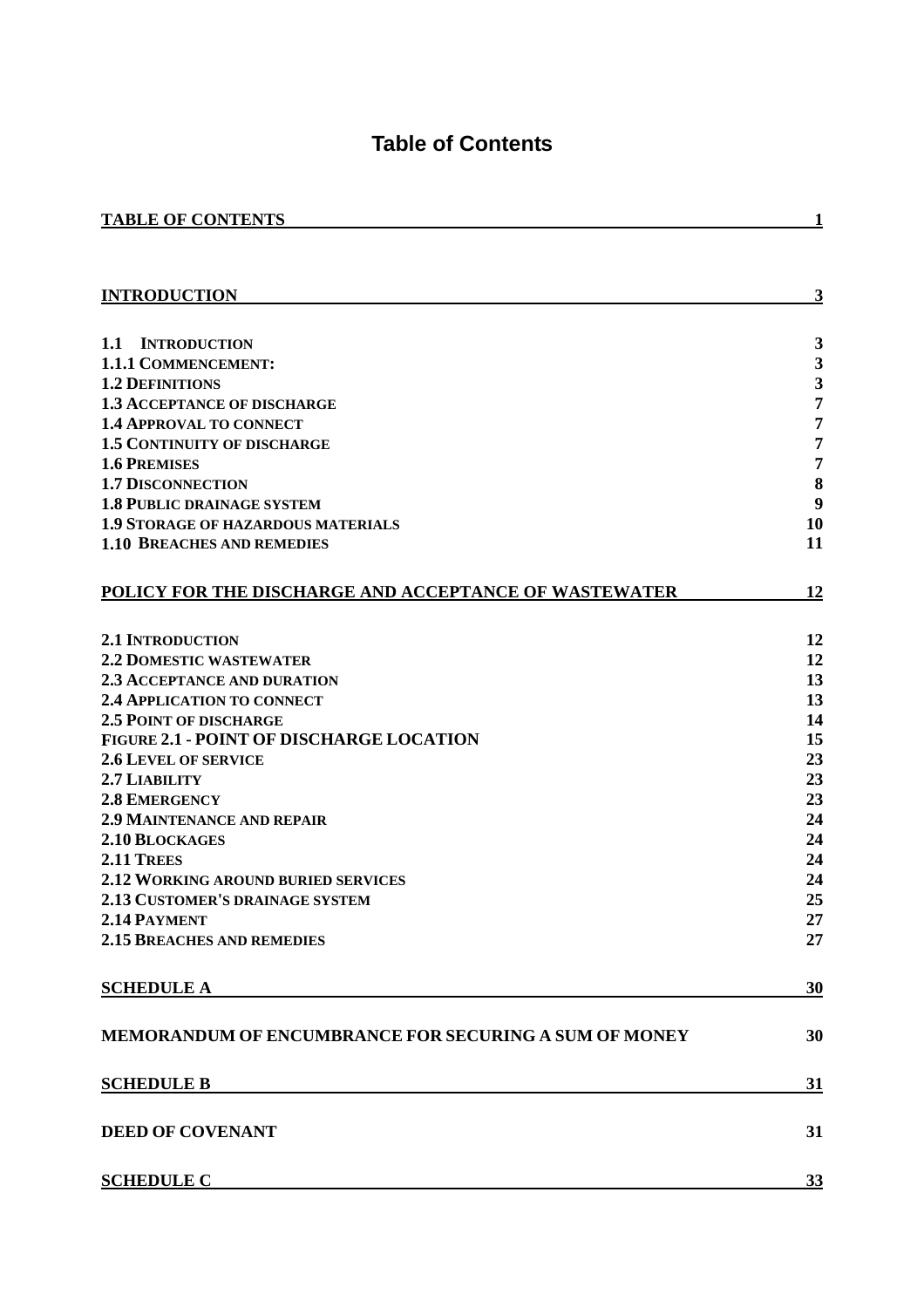| APPLICATION FORM FOR DOMESTIC WASTEWATER SERVICE CONNECTION | 33 |
|-------------------------------------------------------------|----|
| DIAGRAM FOR CONNECTION LOCATION                             | 34 |
| <b>SCHEDULE D</b>                                           | 35 |
| PAYMENT ITEMS AND TERMS - EXAMPLE LIST                      | 35 |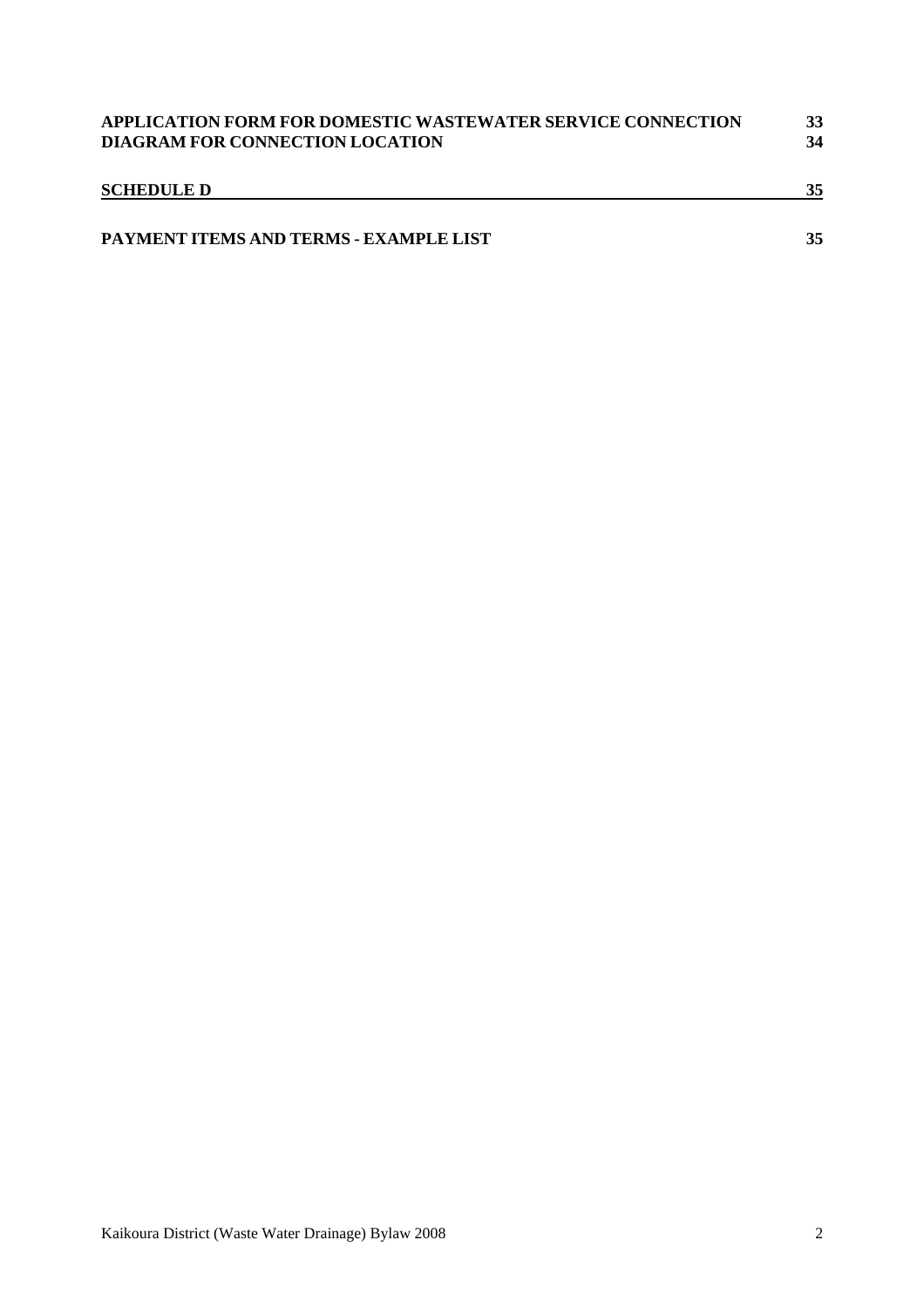### **INTRODUCTION**

#### <span id="page-3-0"></span>*1.1 Introduction*

This bylaw is for wastewater drainage from both domestic and trade premises to a system operated by the Kaikoura District Council. The quality and quantity limits that separate domestic wastewater from trade waste are to be found in "New Zealand Standard Model Bylaws Chapter 23 (Int) Trade Waste".

The Kaikoura District Council hereby resolve by way of special order to make the following Bylaw pursuant to the Local Government Act 2002 and all other powers and authority enabling it to make bylaws.

#### *1.1.1 Commencement:*

The Bylaw shall come into force on 1 September 2008

#### *1.2 Definitions*

For the purposes of this bylaw the following definitions shall apply:

**ACCEPTABLE DISCHARGE** means a wastewater with physical and chemical characteristics which comply with the requirements of the Kaikoura District Council as scheduled in "New Zealand Standard Model Bylaws Chapter 23 (Int) Trade Waste".

or by an officer of the Kaikoura District Council authorized for that purpose.

**BURIED SERVICES** means all public sewers, rising mains, trunk sewers and other underground utilities under the responsibility of the Kaikoura District Council.

**CERTIFICATE OF TITLE** means a certificate registering the freehold ownership of land available to any owner(s) under the Land Transfer Act 1952.

**CHARACTERISTIC** means any of the physical or chemical characteristics of a trade waste referred to in "New Zealand Standard Model Bylaws Chapter 23 (Int) Trade Waste".

**COUNCIL** means the Kaikoura District Council.

**CUSTOMER** means a person who either discharges, or has obtained a consent to discharge or direct the manner of discharge of wastewater from any premises to the public sewer of the Kaikoura District Council.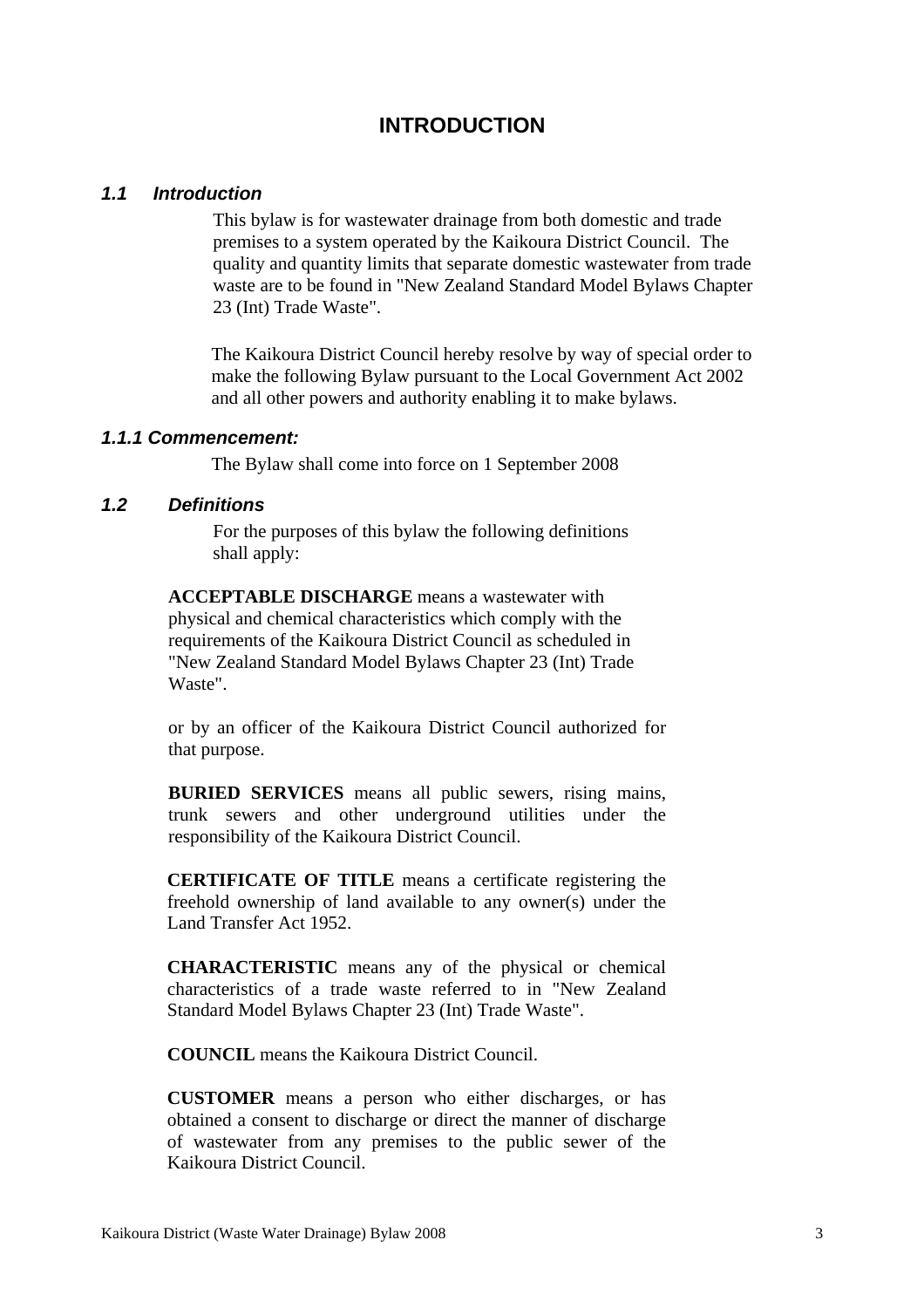**DEED OF COVENANT** means an agreement whereby a party stipulates as to the truth of certain facts, or binds himself to give something to another, or to do or not to do any act.

**DEVELOPMENT CONTRIBUTION** means a charge levied for the additional demand on the wastewater drainage infrastructure created by additional housing equivalent units as per Council's Development Contribution Policy.

**DISCONNECTION** means the physical cutting and sealing of the drain from a premises.

**DOMESTIC WASTEWATER** means either that wastewater which is discharged from premises used solely for residential activities, or wastes of the same character discharged from other premises, provided that the characteristics of the wastewater and/or stormwater are an acceptable discharge. Such activities shall include the draining of domestic swimming and spa pools subject to 1.6.1.

**DRAIN** means that section of private drain between the customers premises and the point of discharge through which wastewater is conveyed from the premises. This section of drain is owned and maintained by the customer (or group of customers).

**DRAINAGE DISTRICT** means the district or part thereof of the territorial authority for which the Council may provide a drainage system, including, with the consent of the territorial authority, any area within that district.

**INFILTRATION** means water entering a public sewer or private drain from ground water through defects such as poor joints, and cracks in pipes or manholes. It does not include inflow.

**INFLOW** means water discharged into a private drain from noncomplying connections or other drainlaying faults. It includes stormwater entering through illegal downpipe connections or from low gully traps.

**LEVEL OF SERVICE** means the measurable performance standards on which the Kaikoura District Council undertakes to receive wastewater from its customers.

**MEMORANDUM OF ENCUMBRANCE** means an agreement for the payment by any person or persons by yearly or periodical payments or otherwise of any annuity, rent/charge, or sum of money other than a debt where land owned by the person or persons is legally defined and used as security should failure to pay occur.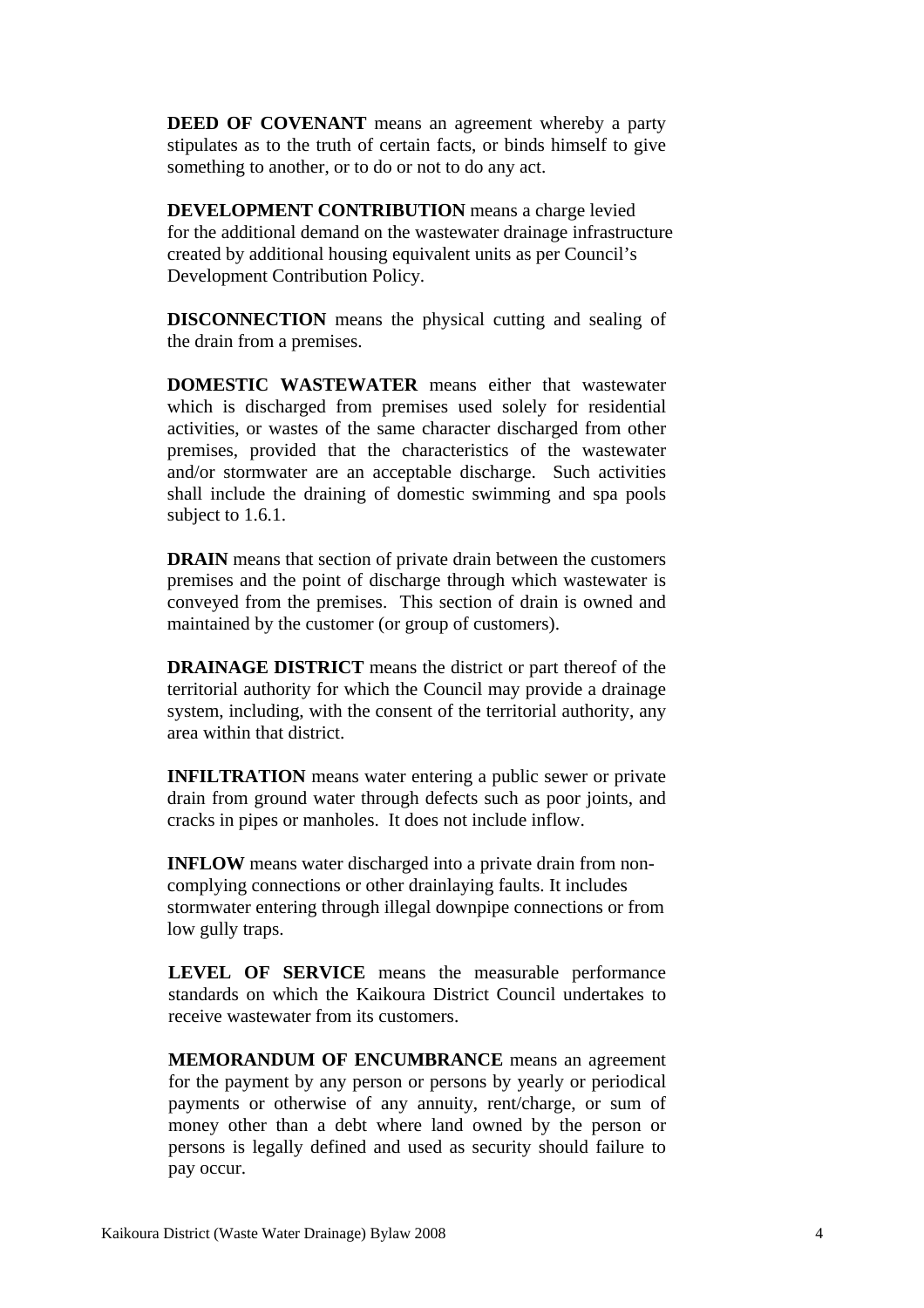**PERSON** includes a corporation sole and also a body of persons whether corporate or incorporate.

**POINT OF DISCHARGE** means the boundary between the public sewer and a private drain.

**PREMISES** means either:

- (a) A property or allotment which is held under a separate certificate of title or for which a separate certificate of title maybe issued and in respect to which a building consent has been or maybe issued, or
- (b) A building that has been defined as an individual unit by a cross-lease, unit title or company lease and for which a certificate of title is available, or
- (c) Land held in public ownership (e.g. reserve) for a particular purpose.

**PROHIBITED CHARACTERISTICS** means a wastewater which shall not be discharged into the Kaikoura District Council system, as scheduled in "New Zealand Standard Model Bylaws Chapter 23 (Int) Trade Waste".

**PUBLICLY NOTIFIED** means published on at least one occasion in a newspaper circulating in the Kaikoura District Council wastewater drainage area, or, under emergency conditions, by the most practical means available at that time.

**RISING MAIN** means a sewer through which wastewater is pumped.

**SCHEDULE OF RATES AND CHARGES** means the list of items, terms and prices for services associated with the discharge of wastewater as approved by the Kaikoura District Council.

**SERVICE OPENING** means a manhole, or similar means for gaining access for inspection, cleaning or maintenance, of a public sewer.

**SEWER** means the main public sewer and lateral connections that carry away wastewater from the point of discharge. The public sewer is owned and maintained by the Kaikoura District Council.

**STORMWATER** means all surface water run-off resulting from precipitation.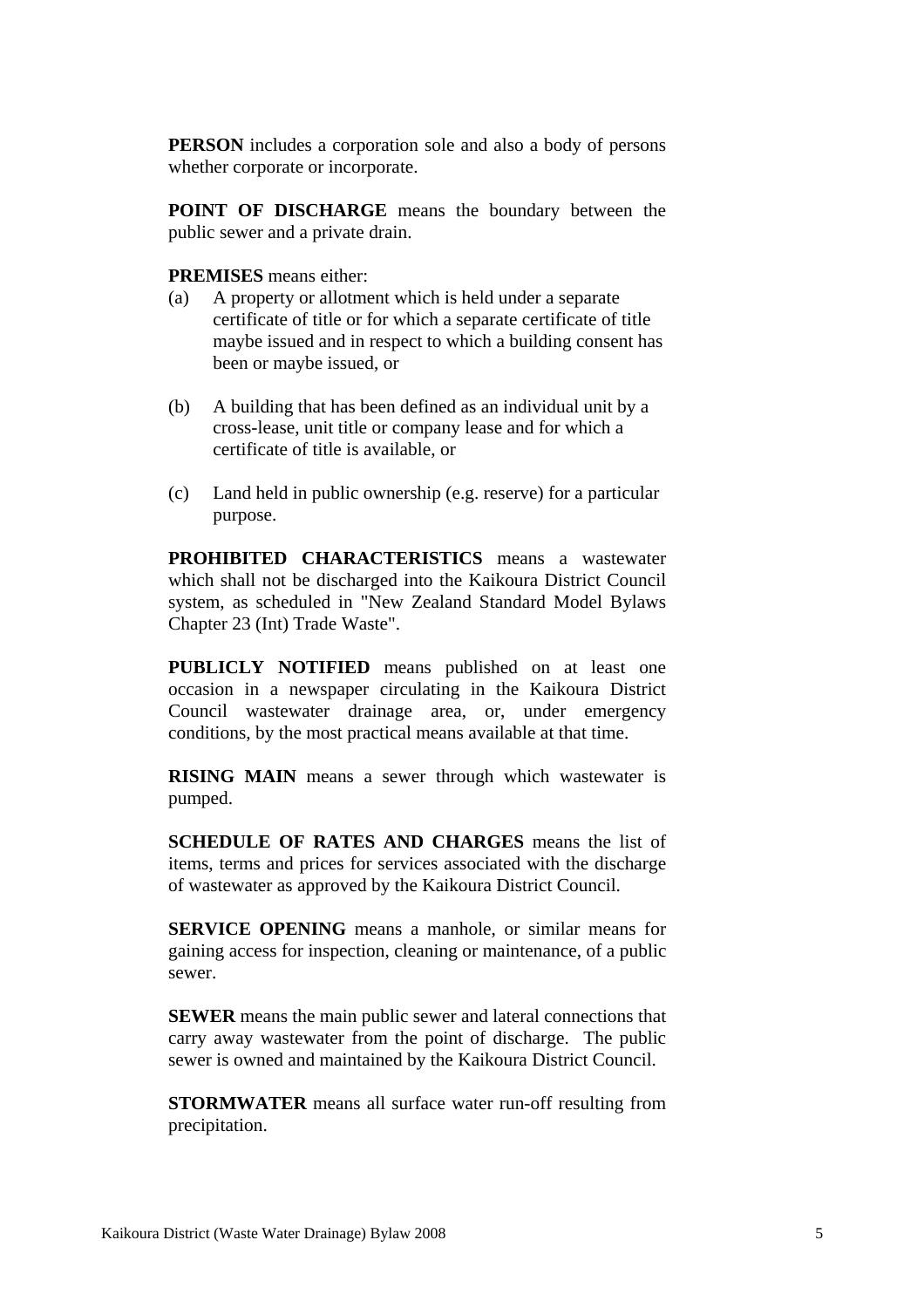**STORMWATER DRAINS** means the main public stormwater drain and lateral connections that carry away stormwater from the point of discharge. The public stormwater drain is owned and maintained by the Kaikoura District Council.

**TERRITORIAL AUTHORITY** (TA) means a city council or a district council.

**TRADE PREMISES** means any premises used or intended to be used for carrying on any trade or industry, and includes any land or premises wholly or mainly used for agricultural or horticultural purposes.

**TRADE WASTE** means any liquid, with or without matter in suspension or solution, that is or may be discharged from a trade premises in the course of any trade or industrial process or operation, or in the course of any activity or operation of a like nature, but does not include condensing water, stormwater or domestic wastewater. Condensing or cooling waters, and stormwater which cannot practically be separated from wastewater may be included subject to specific approval.

**TRUNK SEWER** means a sewer, generally greater than 150 mm in diameter, which forms a part of the principal drainage network of the Kaikoura District Council's wastewater drainage system.

**WASTEWATER** means water or other liquid, including waste matter in solution or suspension, discharged from a premises to a sewer.

**WASTEWATER AUTHORITY** (WWA) means the unit of a territorial authority including its authorized agents, responsible for the collection, treatment and disposal of wastewater.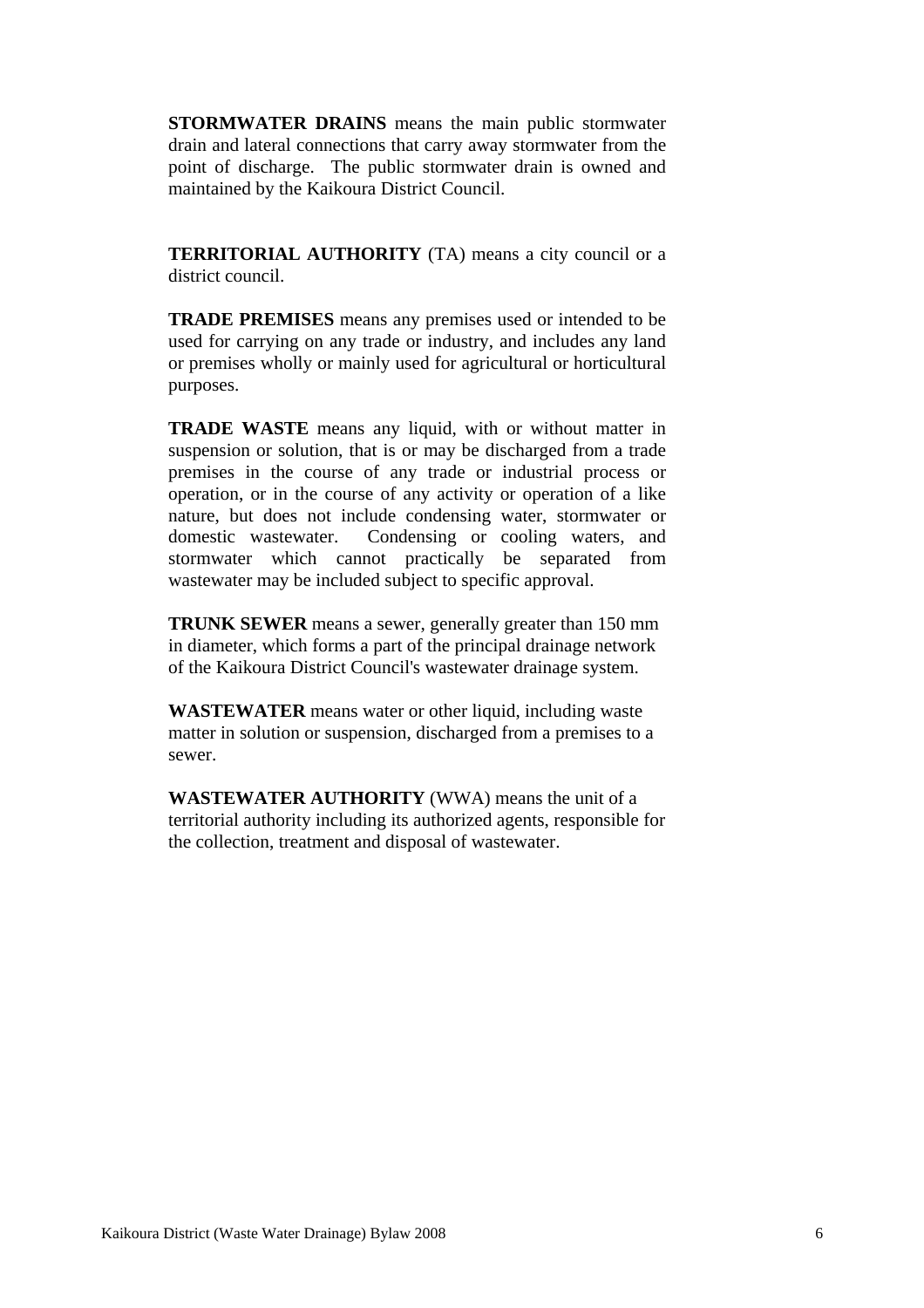#### <span id="page-7-0"></span>*1.3 Acceptance of discharge*

#### **1.3.1 Domestic wastewater**

Every domestic premise shall be entitled to have its wastewater accepted by the KDC subject to:

- (a) The premises lying within a "drainage district" if such an area has been designated by the KDC under the Local Government Act 2002 (LGA), and
- **(**b) The premises lying within an area which is served by public sewers, and
- (c) Payment **of** the appropriate rates and charges in respect of that premises in general and wastewater services in particular, and
- (d) Fulfillment of the requirements of this bylaw.

#### **1.3.2 Trade waste**

The acceptance of trade wastes is not governed by this bylaw.

#### *1.4 Approval to connect*

#### **1.4.1**

No person other than the authorised agents of the KDC, shall without approval, make any connection to or otherwise interfere with any part of the KDC's wastewater drainage system.

#### *1.5 Continuity of discharge*

#### **1.5.1**

The KDC does not guarantee to receive wastewater without interruption, however the KDC will use all reasonable endeavors to ensure that any disruption is kept to a minimum.

#### *1.6 Premises*

#### **1.6.1 Flowrate**

The maximum instantaneous flow rate discharged from a domestic premise shall not exceed

2.0 litres/sec. The KDC may also set a maximum daily flow rate discharged from a domestic premise.

#### **1.6.2 Prohibited characteristics**

**No** wastewater with prohibited characteristics shall be discharged into the KDC system.

#### **1.6.3 Waste minimization**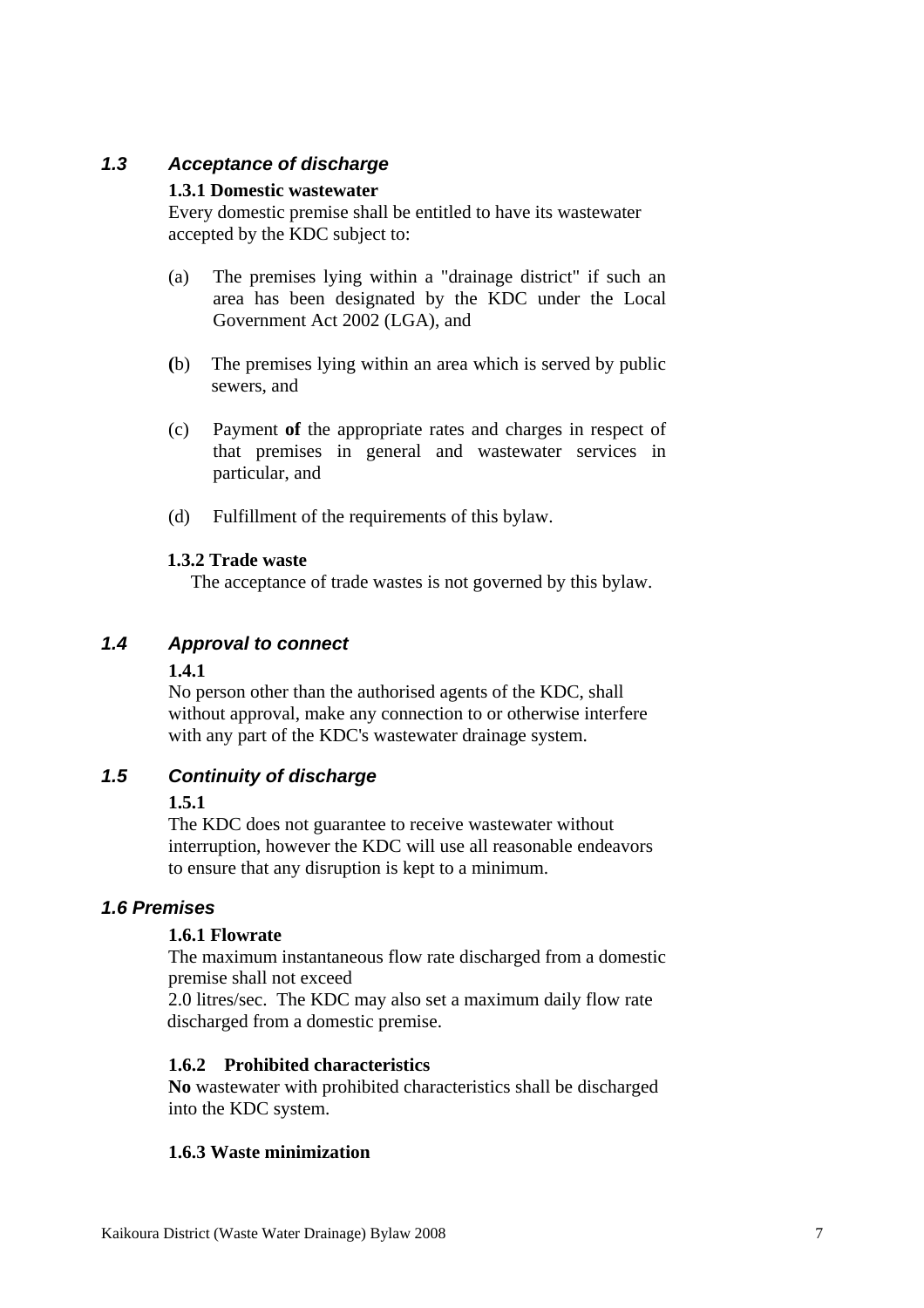<span id="page-8-0"></span>In order to meet the principles of sustainable management as promoted by the Resource Management Act 1991 (RMA), the KDC recommends a customer fits the devices contained in table 1. 1 on all new installations.

| Device                                   |                            |
|------------------------------------------|----------------------------|
| Insert devices,                          | 3 litres                   |
| $\equiv$ e.g.: Dual flush toilet cistern | 6 litres<br>- Flush 2      |
| Low flow shower heads                    | 8 litres/min<br>$_{2}$ Max |
| Urinal flushing control                  | On-Demand Controller       |

**Table 1.1 - Waste minimization devices** 

#### **1.6.4 Access**

#### *1.6.4.1 Access for inspection*

The customer shall allow the KDC, or its agents, access to and about the point of discharge for the purposes of monitoring, testing, and maintenance work between 7.30 am and 6 pm on any day. The KDC shall give 24 hours previous notice to the customer of the intended entry.

Under emergency conditions, or for the purpose of ascertaining whether the drains are being misused, the customer shall allow the KDC free access to and about the point of discharge at any hour.

#### *1.6.4.2 Non-complying connections*

The customer shall allow the KDC with any necessary equipment, access to any area of the premises for the purposes of ascertaining whether non-complying connections have been made.

#### *1.6.5 Prevention of inflow and infiltration*

The customer shall prevent any stormwater or groundwater entering the wastewater drainage system. This includes roof downpipes, surface water run-off, overland flow, and sub-surface drainage.

#### *1.7 Disconnection*

#### **1.7.1**

A customer shall give 7 working days notice in writing of his or her intention to demolish or remove a building connected to the sewer. The demolition or removal shall not commence until the property has been disconnected from the sewer by the KDC.

A customer shall give 2 working days notice in writing to the KDC of his or her requirement for disconnection of the discharge connections if relaying of the private drain is required.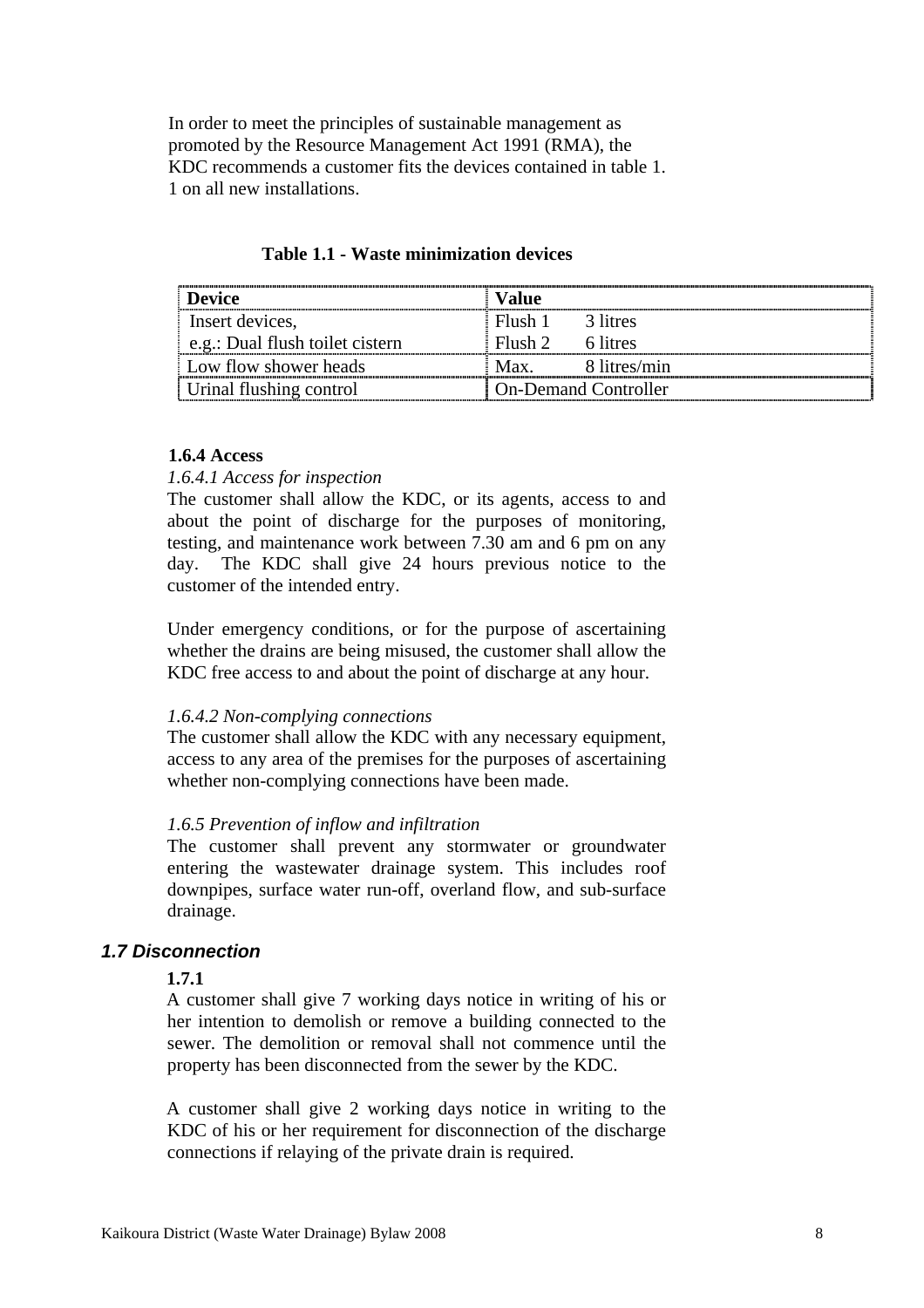<span id="page-9-0"></span>A building consent is required for any works involving laying or relaying of a private drain.

#### *1.8 Public drainage system*

#### **1.8.1 General**

For the purposes of this clause 1.8, the term 'public sewers' includes Council's stormwater drains. With respect to building or loading over buried services, or excavation near public sewers, the restrictions described in 1.8.2 to 1.8.4 shall apply. Other restrictions may be applied by the KDC for the protection of the public drainage system after consideration of proposed work methods, depth of excavation, soil physical properties, and other site specific factors.

#### **1.8.2 Building over buried services**

*1.8.2.1 Rising mains and trunk sewers*  No building shall be built over a public rising main or trunk sewer, or closer than the greater of:

- (a) 1.5 metres from the centre of any main or sewer, or
- (b) The depth of the centre line of the sewer, plus the diameter of the sewer, plus 0.2 metres from the centre of that sewer, subject to compliance with 3.1 of NZS 3604.

#### *1.8.2.2 Other-public sewers*

Buildings may be built over public sewers subject to the land owner and/or building developer:

- (a) Carrying out sufficient investigations to accurately determine the sewer's location and depth, and to prove that the sewer is in a condition where it has a remaining life of at least 50 years;
- (b) Or if (a) cannot be satisfied, carrying out remedial work or relaying the sewer to meet the requirements of (c) and (d);
- (c) Bore piling the building 1.0 metre clear distance either side of the sewer to below the sewer invert to ensure that no building loads are transferred to the sewer and that it is possible to excavate down to the sewer without threat to the building;
- (d) Providing two additional manholes into the sewer between 2.0 and 3.0 metres from the edge of the building at the points it enters and leaves the building (unless there is an existing manhole within 10 metres), provided that the sewer lies in a straight line and that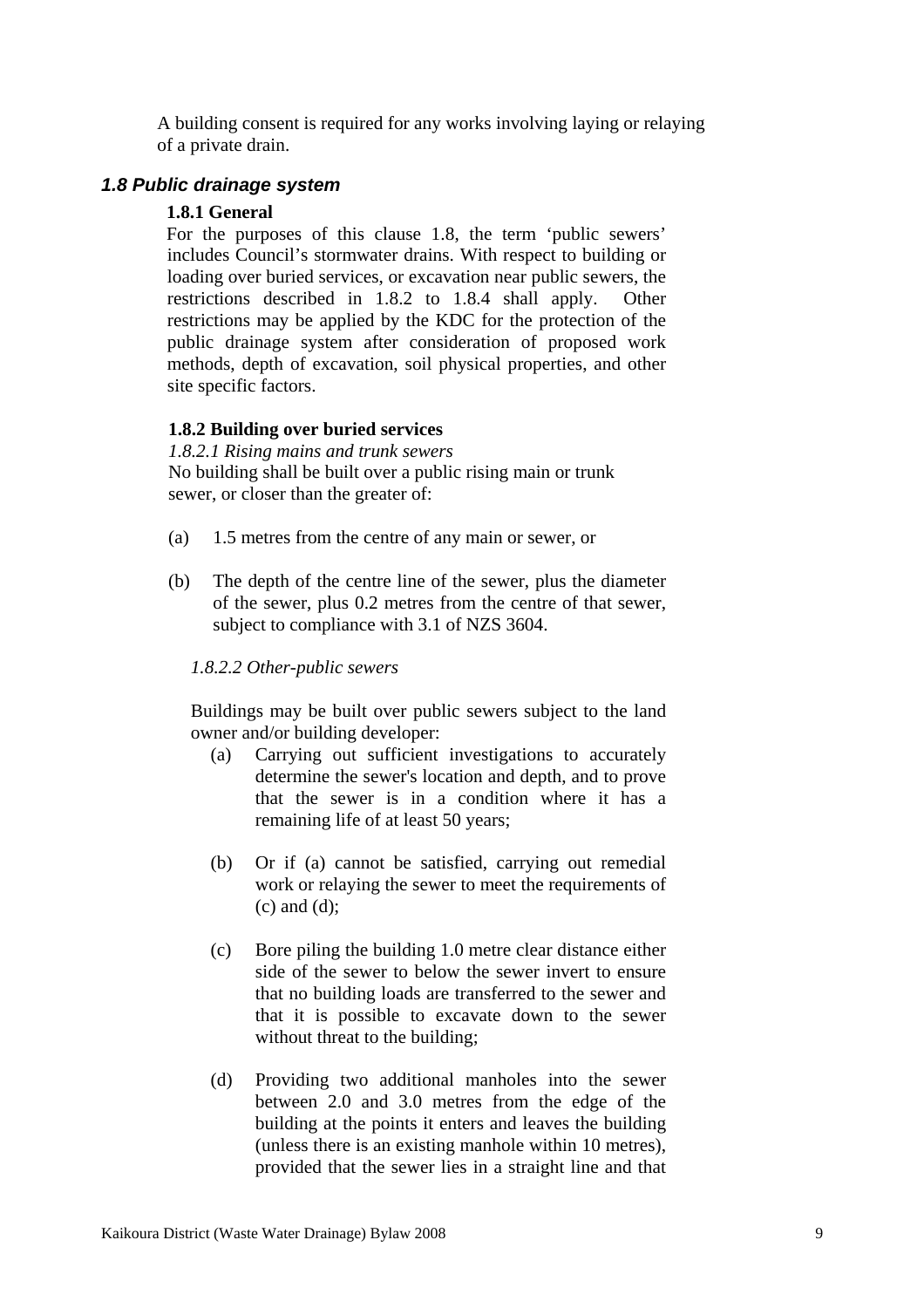there are no other connections between these two manholes;

- <span id="page-10-0"></span>(e) Carrying out all work on and around the sewer in accordance with KDC engineering standards;
- (f) Executing a Memorandum of Encumbrance and entering into a Deed of Covenant which will be registered against the Certificate of Title by Council at the building developer's cost.

#### **1.8.3 Loading or material over public sewers**

No person shall cause the crushing load imposed on a public sewer to exceed that which would arise from the soil overburden plus a HN-HO-72 wheel or axle load (as defined by Transit New Zealand Bridge Manual).

No person shall place any additional material over or near a public sewer without approval.

Service openings shall not be covered in any way unless approved. Removal of any covering material or adjustment of the opening shall be at the property owner's expense.

#### **1.8.4 Excavation near public sewers**

No person shall excavate, or carry out piling or similar work closer than:

- (a) 5 metres from the centre line of any rising main or trunk sewer, or
- (b) 2 metres from the centre line of any public sewer, without approval. Such approval may impose conditions on the carrying out of any work near the sewer.

#### *1.9 Storage of hazardous materials*

#### **1.9.1**

The occupier shall not store raw material, products or wastes containing corrosive, toxic, biocidal, radioactive, flammable, or explosive materials, or any material which, when mixed with the wastewater stream, is likely to generate toxic, flammable, explosive or corrosive materials in quantities likely to be hazardous, or any other material likely to be deleterious to the KDC wastewater system or the health and safety of KDC staff and the public, without taking all reasonable steps to prevent entry into the KDC sewer from leakage, spillage or other mishap.

#### **1.9.2**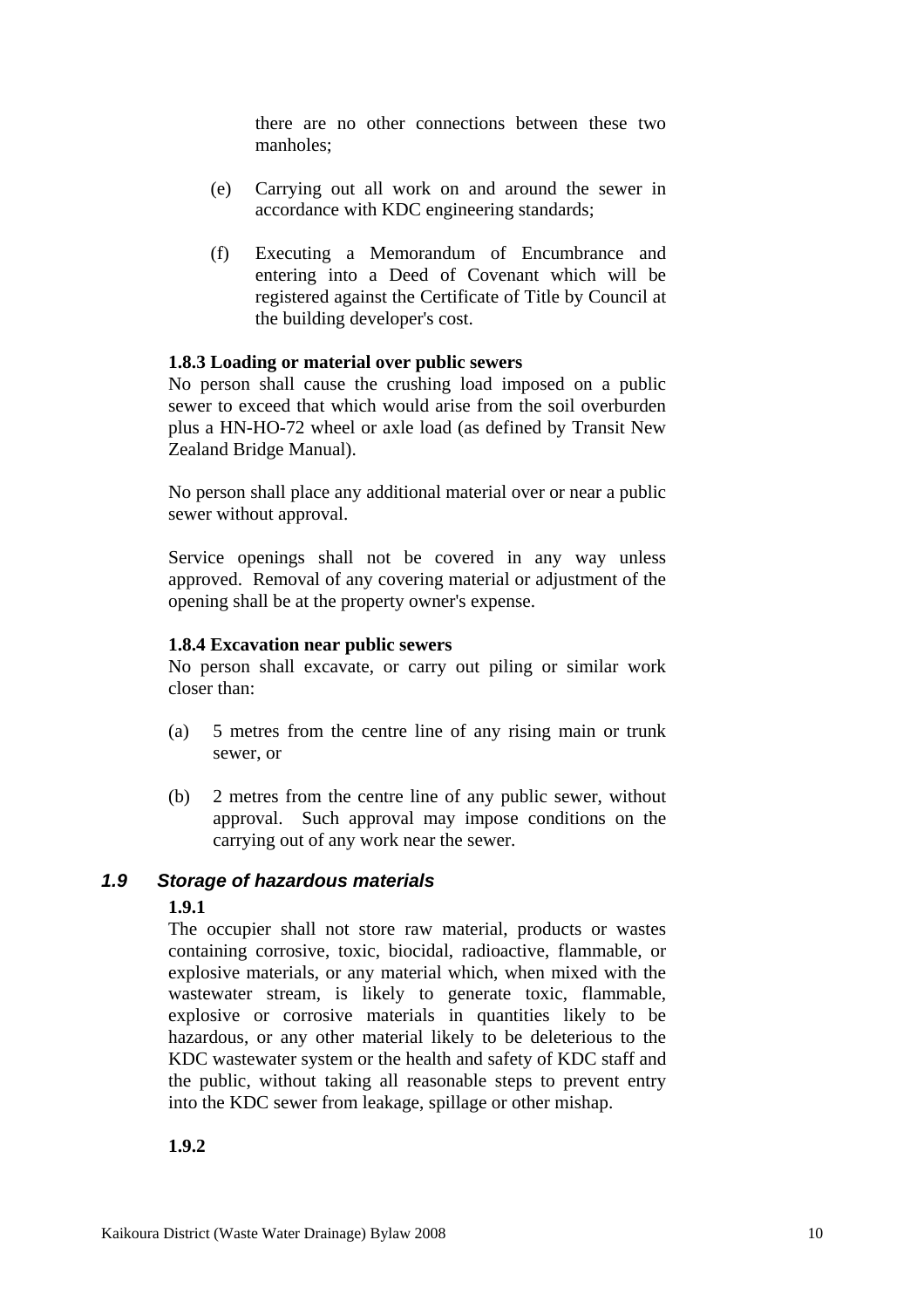<span id="page-11-0"></span>The occupier shall comply with the requirements of the Dangerous Goods Act and Regulations.

#### *1.10 Breaches and remedies*

#### **1.10.1 Defect notices**

In the event of a breach of statutory or other legal requirements, the KDC may serve a defect notice on the customer advising its nature and the steps to be taken within a specified period, to remedy it. If, after the specified period, the customer has not remedied the breach, the KDC may charge a reinspection fee.

If however the breach is such that public health, or safety considerations, or risk of consequential damage to KDC assets is such that delay would create unacceptable results, the KDC may take immediate action to rectify the defect, and recover all reasonable costs as set out in 1. 10.2.

#### **1.10.2 Remedial work**

At any time after the specified period of 1.1 0.1 has elapsed, the KDC may carry out any remedial work required in order to make good the breach, and to recover from the person committing the breach all reasonable costs incurred in connection with the remedial work.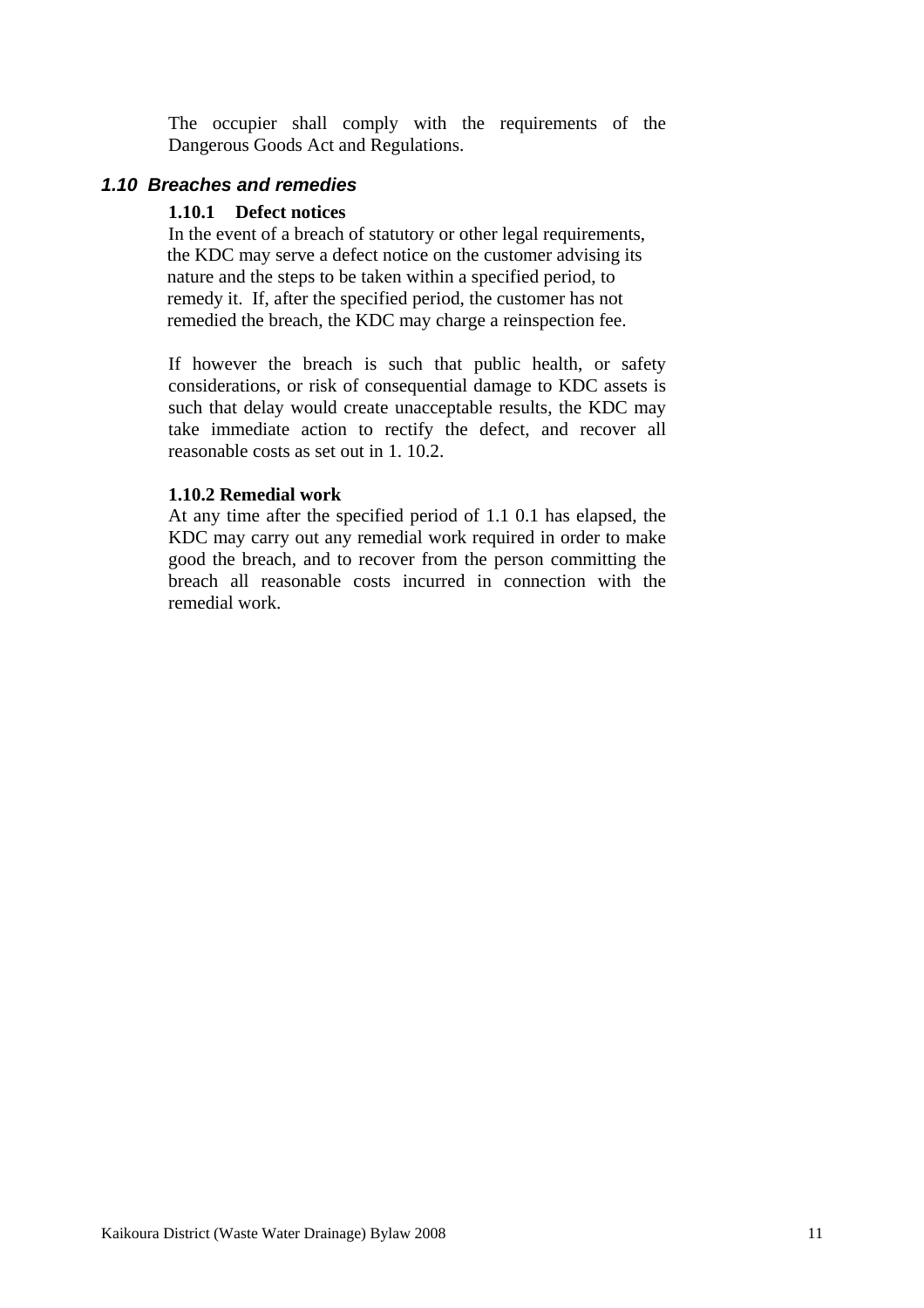### <span id="page-12-0"></span>**POLICY FOR THE DISCHARGE AND ACCEPTANCE OF WASTEWATER**

#### *2.1 Introduction*

#### **2.1.1**

The discharge and acceptance of wastewater is subject to a number of Acts, Regulations, Bylaws, Codes and Standards the most relevant of which are listed below.

(a) Statutory Acts and Regulations

Building Act 2004 [BA] Building Regulations 1992 (including the New Zealand Building Code) Dangerous Goods Act 1974 Dangerous Goods Regulations 1980 & 1985 Health Act 1956 [HA] Health and Safety in Employment Act 1992 Land Transfer Act 1952 Local Government Act 2002 [LGA] Plumbers, Gasfitters and Drainlayers Act 1976 Property Law Act 1952 Local Government (Rating) Act 2002 Resource Management Act 1991 [RMA] Water Supply Protection Regulations 1961

(b) Codes and Standards

New Zealand Building Code [NZBC] NZS 9201 Model General Bylaws, Chapter 22(lnt): 1 995, Wastewater Drainage [WDBJ NZS 9201, Model General Bylaws, Chapter 23(lnt):l 995, Trade Waste [TWB] NZS 9201, Model General Bylaws, Chapter 7:1994, Water Supply, Part 2 NZS 4404 2004 Code of Urban Land Subdivision Kaikoura District (Water Supply) Bylaw 2008

#### *2.2 Domestic wastewater*

#### **2.2.1**

"Domestic" wastewater is defined in the Bylaw as that discharged from premises used solely for domestic residential activities or wastes of the same character discharged from other premises, provided that the characteristics of the wastewater are an acceptable discharge. Such activities shall include the draining of domestic swimming and spa pools subject to a maximum discharge restriction (refer 2.13.4) and 1.6.1 of the Wastewater Drainage Bylaw.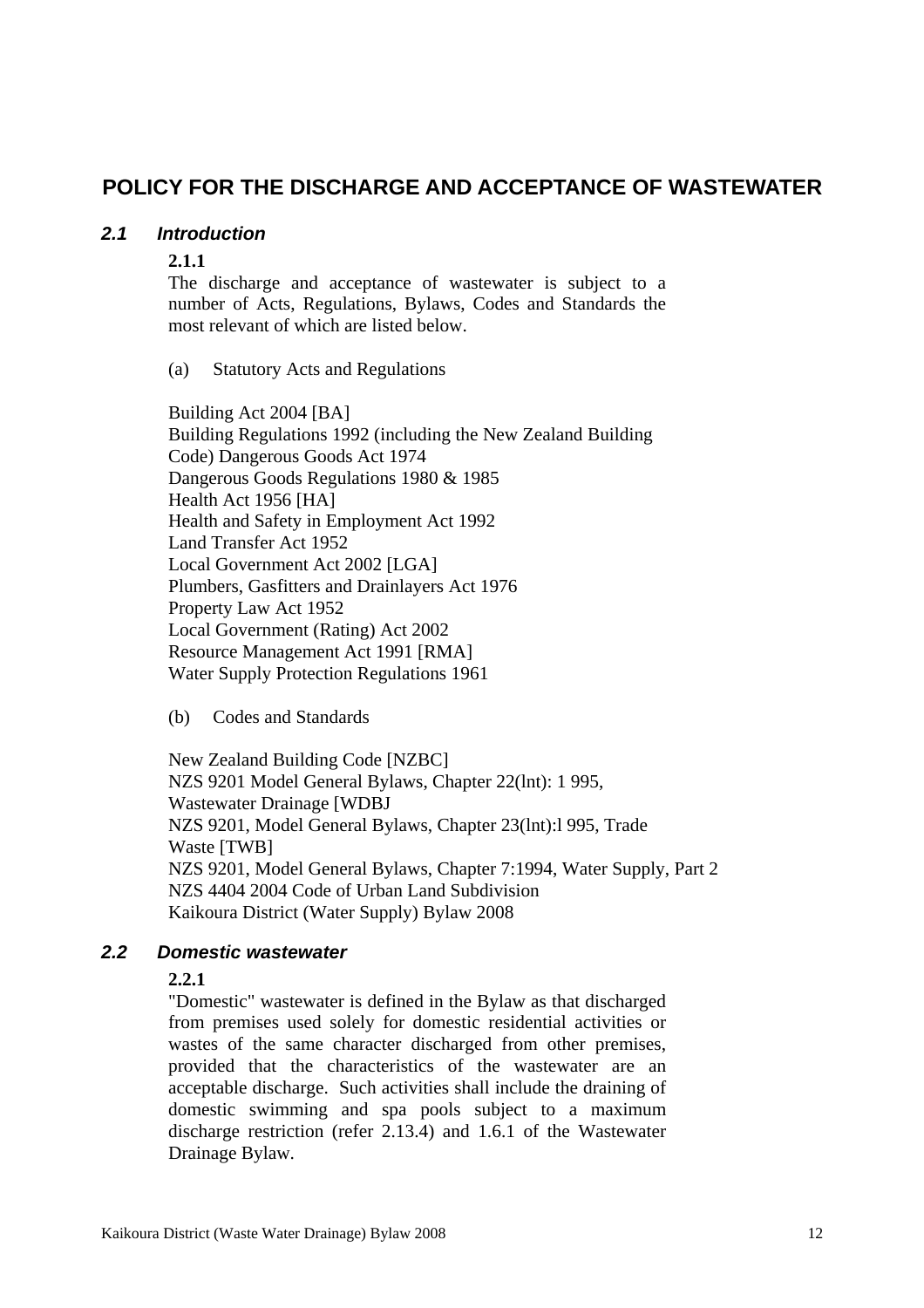<span id="page-13-0"></span>No domestic wastewaters shall:

- (a) Exceed the substance limits scheduled in "New Zealand Standard Model Bylaws Chapter 23 (Int) Trade Waste".
- (b) Contain the substances prohibited in "New Zealand Standard Model Bylaws Chapter 23 (Int) Trade Waste

#### **2.2.2**

Where part of domestic premises is used as an office or other trade related activity from which no trade waste Could be produced and which no other persons apart from those living at those premises use, then it shall he treated as domestic premises. Any trade activity which produces or has the potential to produce a wastewater shall be treated as being from trade premises.

#### *2.3 Acceptance and duration*

#### **2.3.1 General**

The KDC shall continue to accept wastewater from domestic premises once an approved connection to the public sewer has been made. Disconnection of the sewer, or restriction of the water supply are not options available in the event of non-compliance with the law and/or bylaws by the customer. Refer to 2.15 for remedies which are available.

For the customer's obligations refer to 2.13.

#### **2.3.2 Change of ownership**

In the event of domestic premises changing ownership, the new owner shall automatically become the new customer of that premise.

### *2.4 Application to connect*

#### **2.4.1 Application**

#### *2.4.1.1 Domestic wastewater*

Every application for a wastewater service connection shall be made in writing on the form provided in Schedule C together with the prescribed charges. The applicant shall provide all the details required by the KDC. An application shall be made whether or not a public sewer has already been laid up to the point of discharge.

#### *2.4.1.2 Domestic wastewater and trade waste*

Where an application has been accepted by the KDC which requires a new public sewer to the point of discharge, the customer shall provide all the drainage works subject to the approval of the design and construction of the works.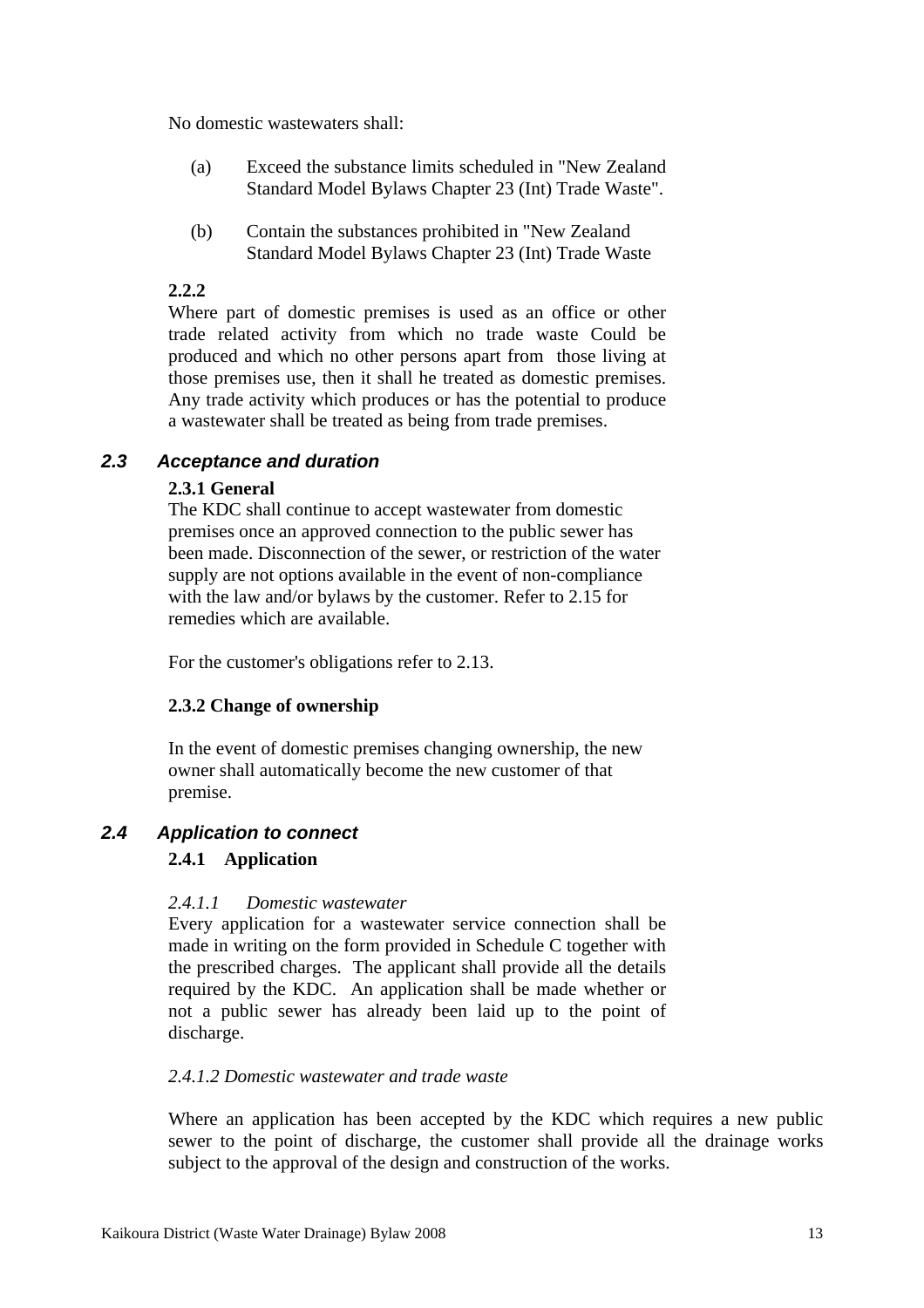<span id="page-14-0"></span>During the installation of a new public sewer by Kaikoura District Council, Council will install laterals to the point of discharge for all premises within the area in which the new sewer is being installed and not served by the public sewer system at the time of the works. The owner/occupier of the premises is required to connect to the system within 6 months of the commissioning of the new sewer and pay all the applicable fees inclusive of the development contribution charges at the time the application is made

#### *2.4.1.3*

Refer 2.14 for payment of connection charges.

#### *2.4.1.4*

Where it is not possible to grant an application for a connection to the sanitary sewer system or stormwater drainage system or where it would be contrary to good engineering practice to do, the applicant shall be so informed together with the reasons therefore and any fee deposited shall be forthwith repaid to the applicant

#### *2.4.2* Subdivision

Where a new public sewer is required as part of a subdivisional development, the developer shall provide all the drainage works subject to the approval of the design and construction of the works. These will be covered by Transitional Provisions of the Resource Management Act, or by way of Rules in the District Plan.

## *2.5 Point of discharge*

#### **2.5.1 General**

The point of discharge from a customer shall be the point on the public sewer which marks the boundary of responsibility between the customer and the KDC, irrespective of property boundaries.

Unless otherwise approved there shall be one point of discharge only for each premises, and any private drain shall not extend by pipe or any other means to serve another premises unless it is a common private drain.

#### **2.5.2 Single ownership**

For single dwelling units the point of discharge shall be located at the point of physical connection to the public sewer, whether it be within a road, other public lands, or private land.

The approval of more than one point of discharge must be by the KDC and also recorded on the drainage plan.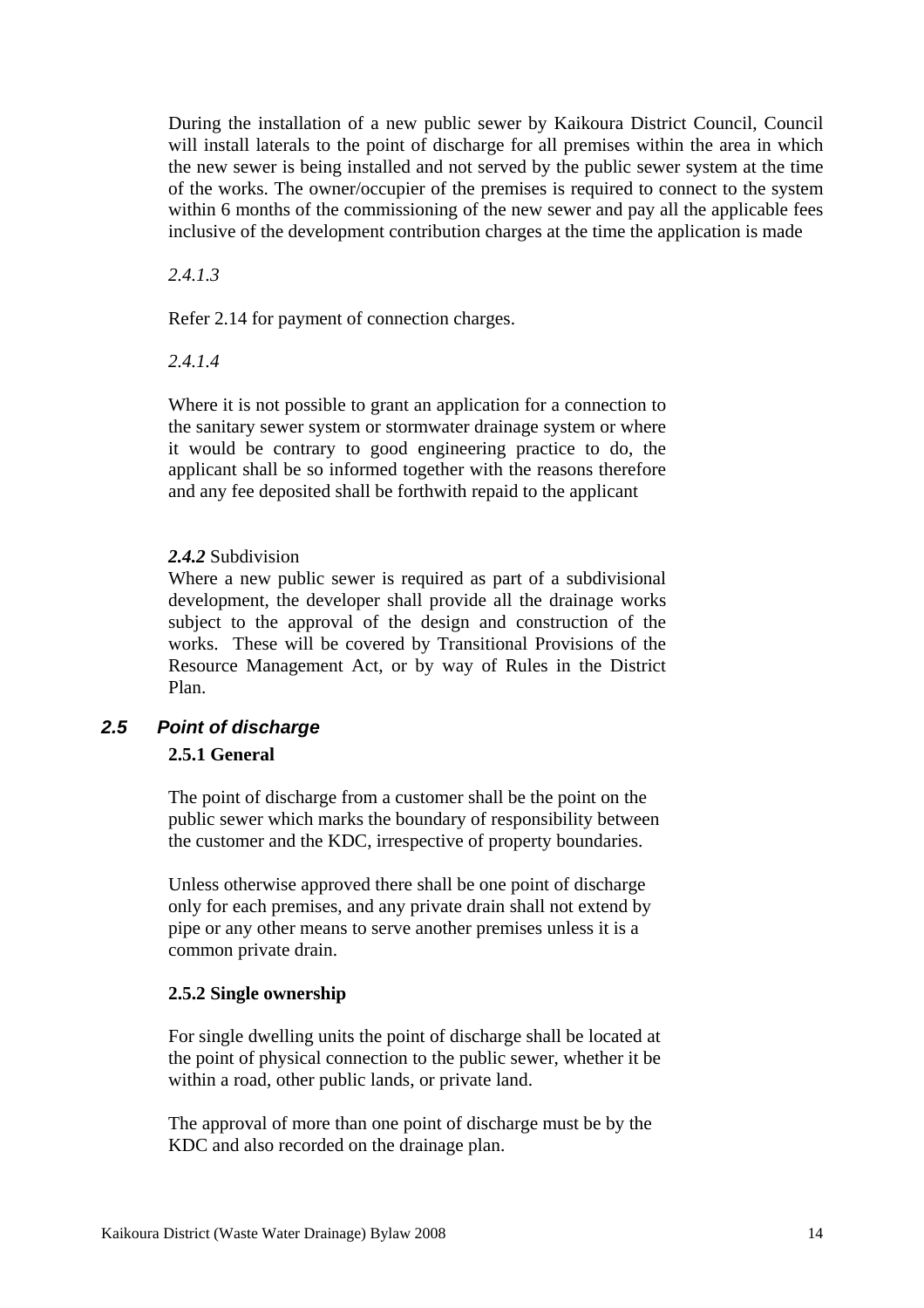<span id="page-15-0"></span>Location of points of discharge are shown in figure 2.1.

*2.5.3* Layout

The typical layout at a point of discharge is shown in figure 2.2.

## *Figure 2.1 - POINT OF DISCHARGE LOCATION*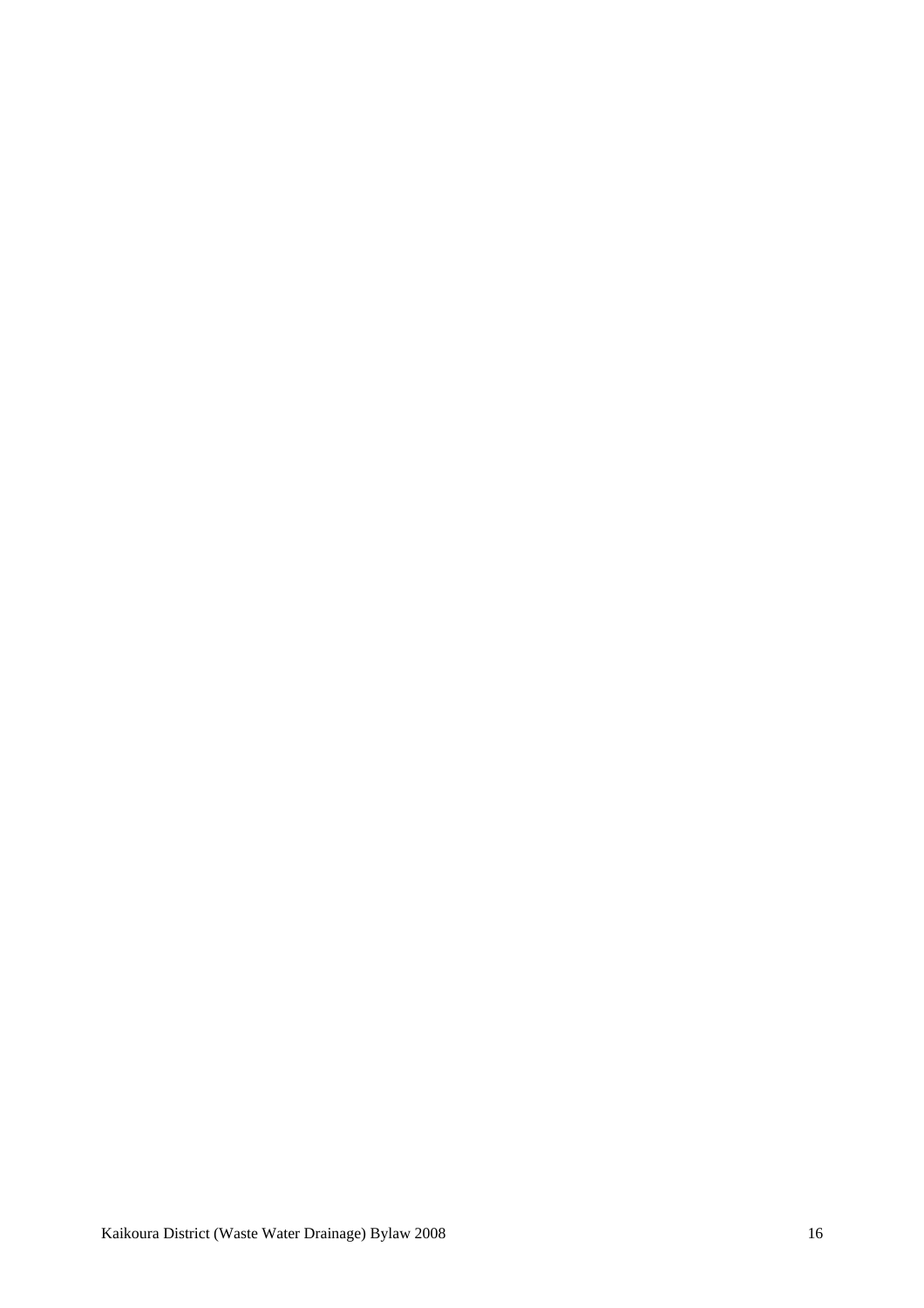### Figure 2.2 - LAYOUT AT POINT OF DISCHARGE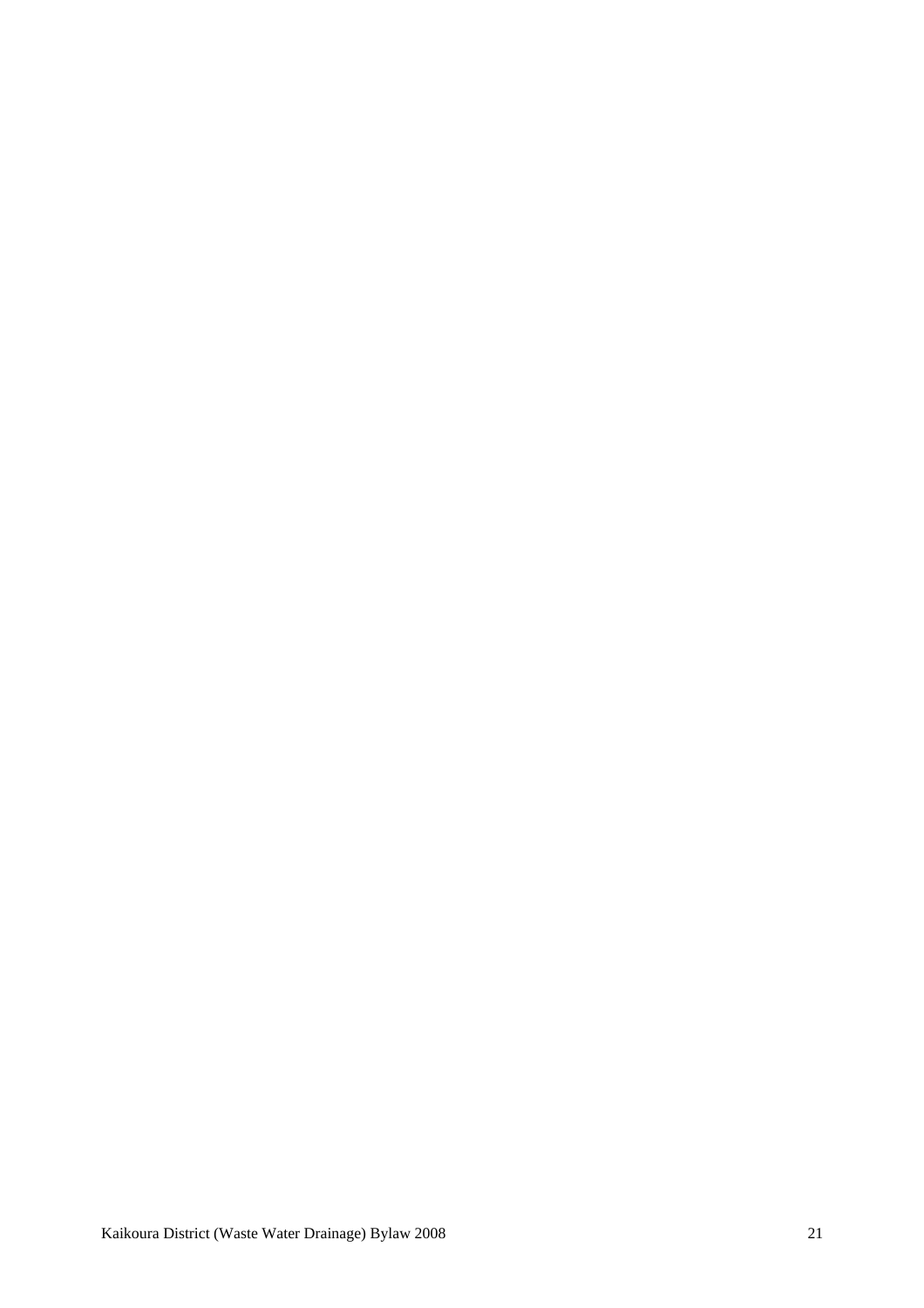#### **2.5.4 Multiple ownership**

#### *2.5.4.1*

The point of discharge for the different forms of multiple ownership of premises and/or land shall be as follows:

- (a) For company share/block scheme (body corporate) as for single ownership-,
- *(b)* For Leasehold/tenancy in common scheme (cross lease), strata title, and unit title (body corporate). Where practicable each owner shall have an individual drain with the point of discharge determined by agreement with the KDC. If not practicable there shall be a common private drain which shall be incorporated as an additional provision in the lease agreement. In specific cases other arrangements will be acceptable subject to individual approval.

#### *2.5.4.2*

Each owner's point of discharge must be approved by the KDC and recorded on the drainage plan. Other arrangements shall be considered only where there are advantages to the KDC.

#### *2.5.4.3*

For multiple ownership connections. If no arrangement is recorded then treat as for new connections.

#### **2.5.5 Common private drains**

#### *2.5.5.1*

Common private drains shall serve a maximum of 4 single dwelling units, providing that the grade of the drain is not less than 1:100 and may also have one point of discharge only (in common).

#### **2.5.5.2**

Common drains shall be covered by an easement recording the rights of each party, which is registered against the certificate of title and a copy provided to the KDC.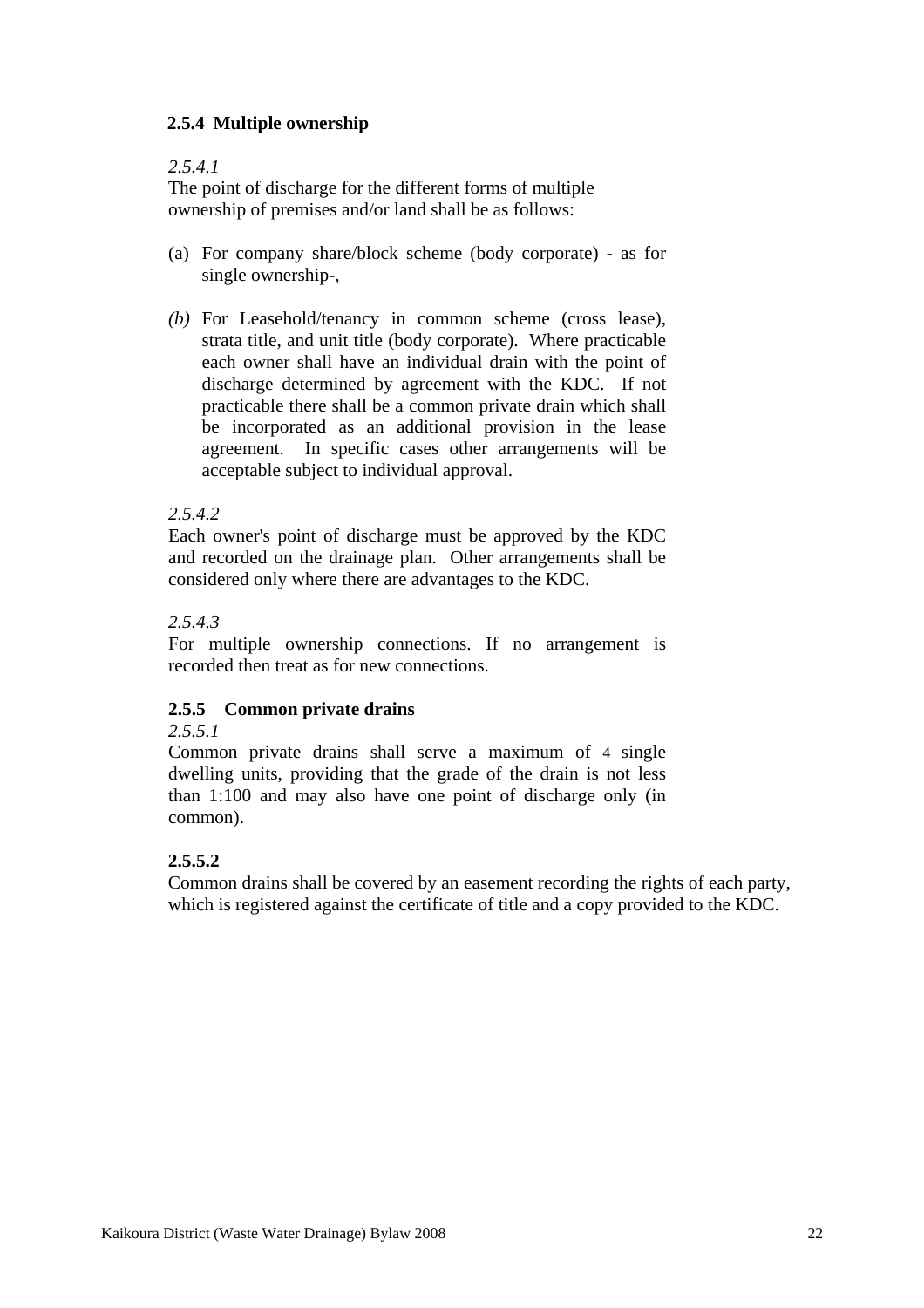#### <span id="page-23-0"></span>*2.6 Level of service*

The KDC shall provide wastewater services in accordance with the level of service contained in the annual plan of the Council. For those periods where the level of service allows noncompliance with the specified value(s), the KDC will make every reasonable attempt to achieve the specified value(s). Examples of the levels of service are shown in table 2.1.

| <b>Criterion</b>                                                  | <b>Guideline values</b>                                                                                                                                             |
|-------------------------------------------------------------------|---------------------------------------------------------------------------------------------------------------------------------------------------------------------|
| Notification of scheduled maintenance shutdown                    | A minimum of 24 hours written notice through<br>letter box                                                                                                          |
| Customer complaint                                                | Any complaints replied to in writing with a<br>substantive response within 10 working days.                                                                         |
| Response to call out for blockage in public sewer                 | On site within 1 hour of call out, blockages cleared<br>within 3 hours - as per Annual Plan.                                                                        |
| Wastewater overflow caused by fault in public<br>sewer            | No more than once every 5 years for any one<br>premises.<br>Overflow cleaned up within 24 hours.<br>No more than 5 blockages per year per 100km of<br>public sewer. |
| Continuity of discharge<br>- Minimum percentage of time available | 99.5%-99.9% (ie. 7 to 44 hours per year<br>unavailable)                                                                                                             |
| - Maximum duration of one disruption                              | 12 hrs                                                                                                                                                              |
| - Normal duration of one disruption<br>$(95\% \text{ of time})$   | 4 hrs                                                                                                                                                               |
| - Maximum total disruption in any 5 day period                    | $24$ hrs                                                                                                                                                            |
| New Customer connections (to existing<br>reticulation)            | Within 20 working days of application and fee<br>payment.                                                                                                           |

#### **Table 2.1 - Level of Service**

#### *2.7 Liability*

The KDC shall endeavor to meet the level of service requirements of 2.6, but it shall not be liable for any loss, damage or inconvenience which the customer (or any person within the premises) may sustain as a result of deficiencies in the wastewater collection system.

#### *2.8 Emergency*

#### **2.8.1**

Natural hazards (such as floods or earthquakes) or accidents beyond the control of the KDC which result in disruptions to the ability of the KDC to receive wastewater, will be deemed an emergency, and exempted from the levels of service requirements of 2.6.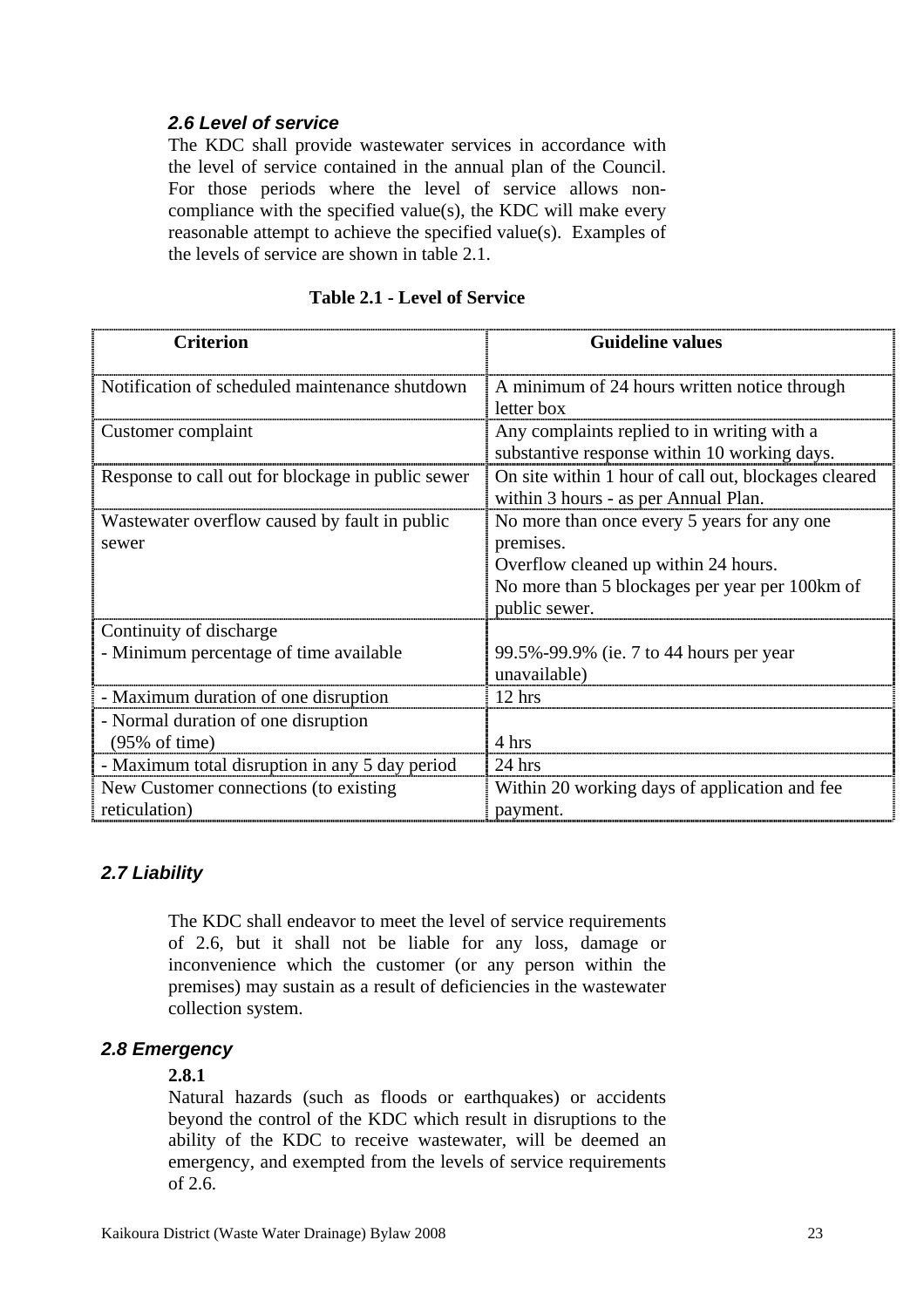#### <span id="page-24-0"></span>**2.8.2**

During an emergency the KDC may restrict or prohibit the discharge of wastewater for any specified purpose, for any specified period, and for any or all of its customers. Such restrictions shall be publicly notified. The decision to make and lift restrictions, and to enact additional penalties, shall be made by the Council, or where immediate action is required the officer of the KDC authorized for that purpose subject to subsequent Council ratification.

#### *2.9 Maintenance and repair*

Where it is not practical to notify the customer of a maintenance interruption to the point of discharge before work commences, the KDC may shutdown the point of discharge without notice, and the customer shall be advised as soon as possible.

#### *2.10 Blockages*

A customer whose gully trap is overflowing or has other reasons to suspect a blockage, shall first call a drainlayer to clear and remove any blockage in their private drain.

If the drainlayer finds that the blockage is within the public sewer, then the drainlayer shall contact the KDC who shall clear and remove the blockage and clean up all affected areas. Provided that the blockage has not been forced downstream into the public sewer in the act of clearing it from the private drain, or that the customer has not been negligent in discharging a non-acceptable wastewater, then the KDC shall reimburse the customer for actual and reasonable drainage costs. If otherwise, the KDC shall recover the costs of the unblocking work from the customer.

#### *2.11 Trees*

In the event of the roots of any tree on a Customer's premises causing or being likely to cause damage, interference to the flow, or blockage to a public sewer the KDC procedure, shall follow that set out in LGA (1974) s.468.

Note that the law does not differentiate between a public sewer on private or public and, i.e. the occupier or owner cuts down or removes the tree at their expense with no compensation payable.

#### *2.12 Working around buried services*

#### **2.12.1**

The KDC shall keep and maintain drainage plans of the location of its buried services. This information shall be available for inspection during normal business hours at no cost to the user. Reasonable charges may be levied to cover the costs of making copies available.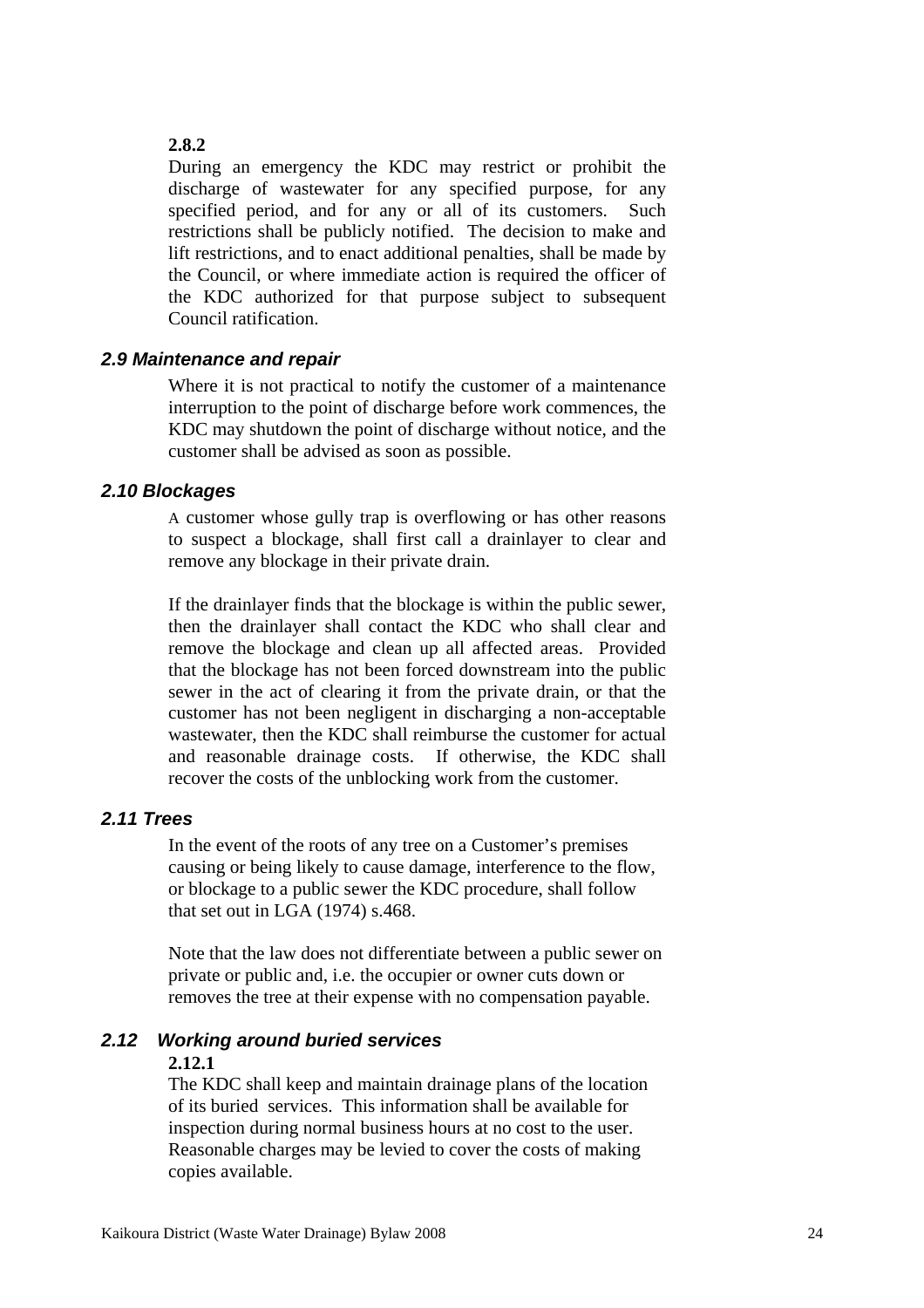#### <span id="page-25-0"></span>**2.12.2**

Any person proposing to carry out excavation work shall view the as-built information to establish whether or not KDC services are located in the vicinity. At least 3 days notice in writing shall be given to the KDC of an intention to excavate in the vicinity of its services. Where appropriate the KDC may mark out to within  $\pm 1.0$  m on the ground the location of its services, and may nominate in writing any reasonable restrictions on the work it considers necessary to protect its services.

#### **2.12.3**

When excavating and working around buried services due care shall be taken to ensure the services are not damaged, and that bedding and backfill is reinstated in accordance with the appropriate KDC specification. Excavation within roadways is also subject to the permit process of the appropriate roading authority.

#### **2.12.4**

Any damage which occurs to a KDC service shall be reported to the KDC immediately. Repair costs may be charged for.

#### *2.13 Customer's drainage system*

#### **2.13.1 General**

*2.13.1.1* 

The customer's drainage system is governed by the Building Act from inside the building to the point of discharge. The KDC may not impose anything on the customer which is more onerous than is contained in the New Zealand Building Code.

#### *2.13.1.2*

The customer's drainage system shall be designed, installed and maintained, both in its component parts and in its entirety, to ensure that it complies with the Building Act and the New Zealand Building Code.

#### *2.13.1.3*

Drainage from premises constructed, or for which construction was commenced, prior to the coming into force of the Building Act, does not need to be upgraded to meet the requirements of the New Zealand Building Code. If however any work is required on the customer's drainage system, arising from

- (a) The issuing of a defect notice,
- (b) Alteration to the premises-,
- (c) Change of use of the premises;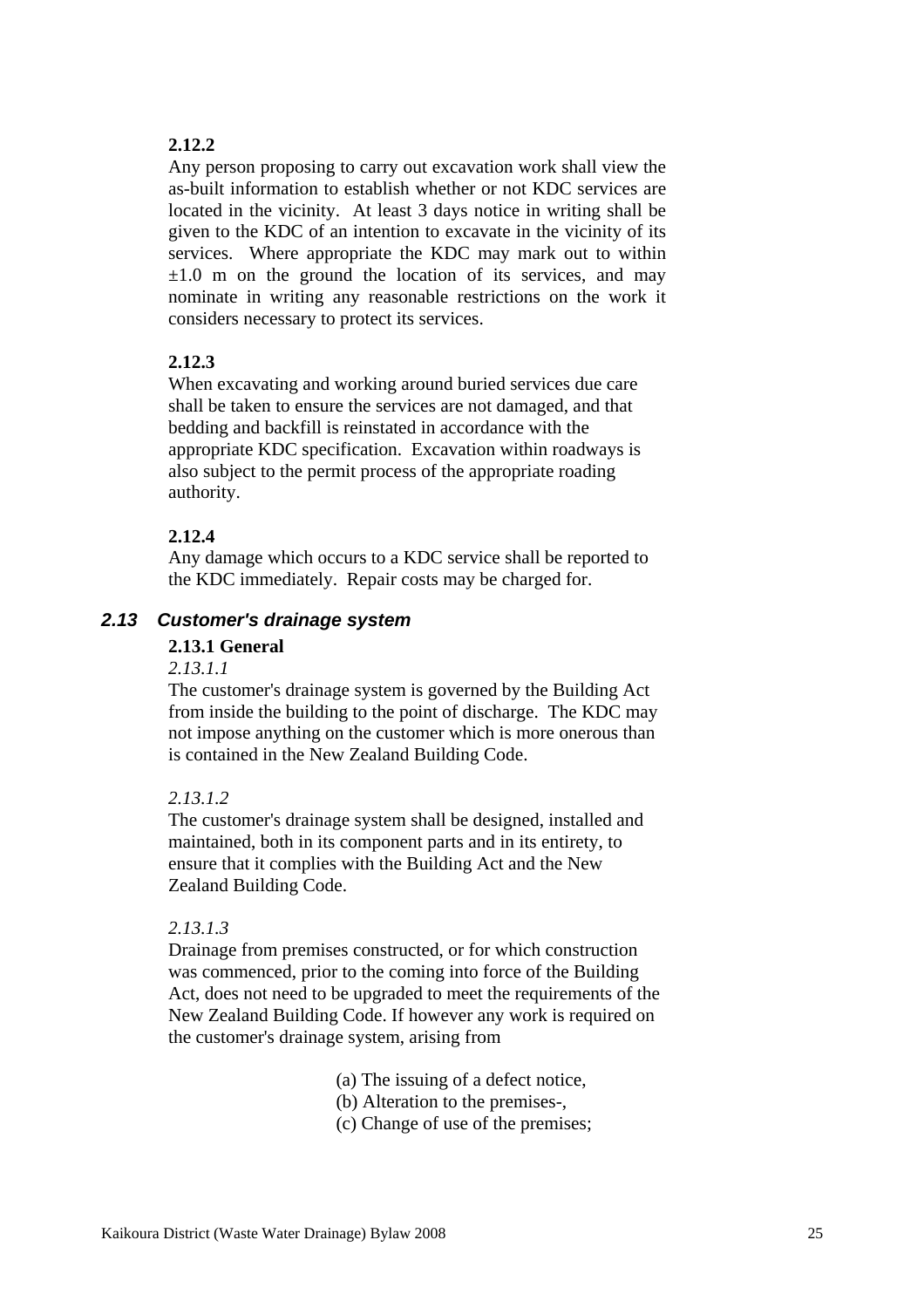then any such work shall meet the requirements of the New Zealand Building Code.

#### *2.13.1.4*

Customers with discharges from premises not covered by the Building Act and the New Zealand Building Code shall nevertheless have a drainage system which complies with the Building Act and Code.

#### **2.13.2 Inflow and infiltration**

#### *2.13.2.1*

Stormwater shall be excluded from the wastewater system by ensuring that:

- (a) There is no direct connection of any stormwater pipe or drain to the wastewater system - unless the wastewater system has been specifically designed as a combined wastewater/stormwater system;
- (b) Gully trap surrounds are set above stormwater ponding levels (refer New Zealand Building Code G13), or secondary overland flow path flood levels;
- (c) Inspection covers are in place and are appropriately sealed.

#### *2.13.2.2*

Stormwater which is contaminated may be accepted as a trade waste discharge.

#### *2.13.2.3*

For large impervious areas (e.g. stock yards or truck washing facilities), specific provision shall be made for a permanent barrier which will prevent water from outside the confines of the facility from entering the wastewater system. This could be by way of a nib wall, speed humps, or appropriately graded surrounds.

#### *2.13.2.4*

Where it is impractical to cover a large impervious area, consideration shall be given to a system which detains run-off from the 'first foul flush' for ultimate disposal to the wastewater system, with subsequent run-off disposal as stormwater.

#### *2.13.2.5*

Private drains shall be kept and maintained in a state which is free from cracks and other defects which may allow infiltration.

#### **2.13.3 Pump stations**

*2.13.3.1 General*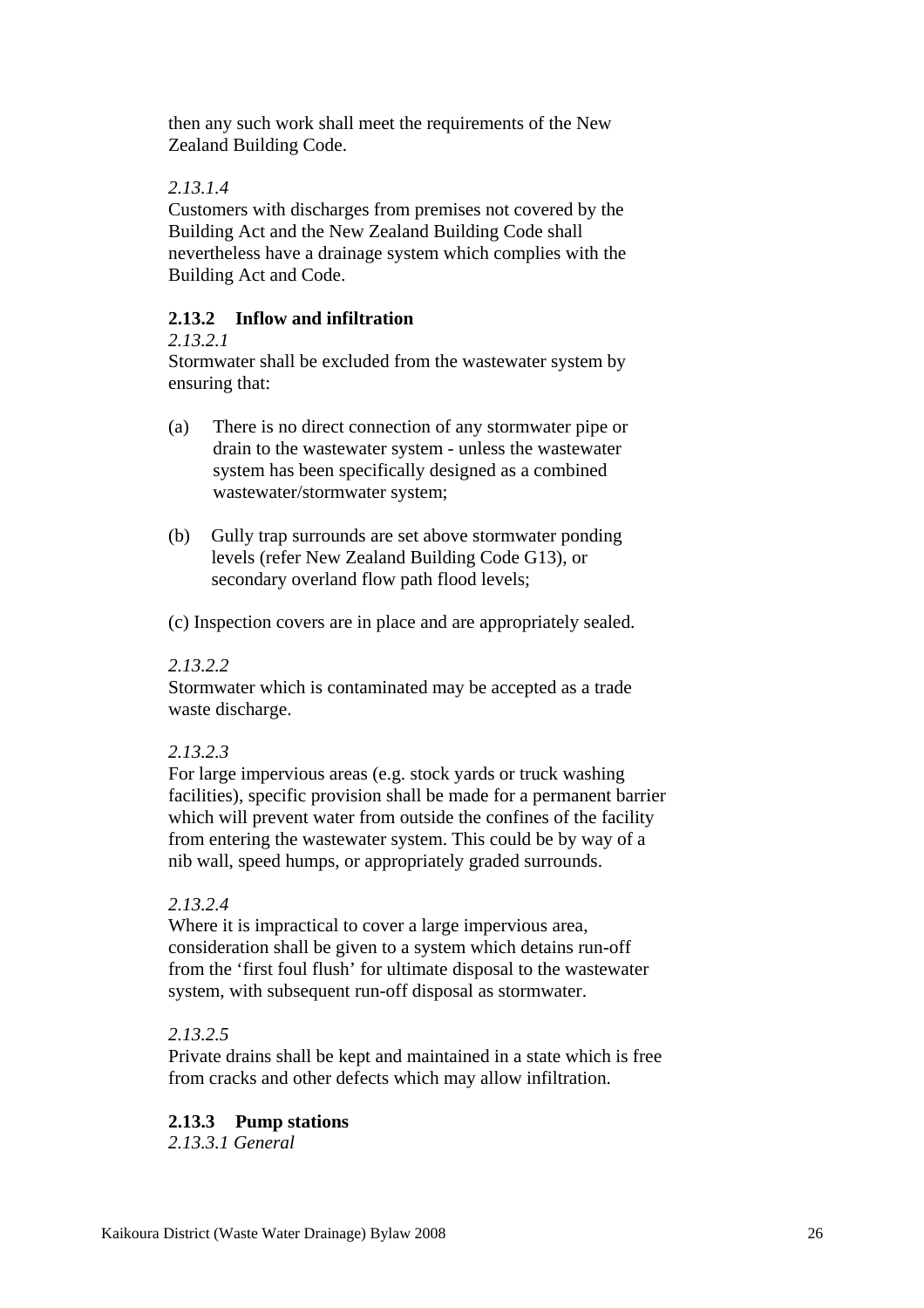<span id="page-27-0"></span>Private wastewater pump stations will be approved only where there are no practical alternatives for a gravity flow discharge to the public sewer.

#### *2.13.3.2 Single ownership*

A private wastewater pump station for a single dwelling unit represents an alternative solution in terms of the Building Act. As such, the Customer (owner) will be required to demonstrate that the pump station complies with the provisions of the New Zealand Building Code when seeking a consent.

#### *2.13.3.3 Multiple ownership*

A private wastewater pump station serving more than one residential dwelling unit requires a compliance schedule as well as an annual building warrant of fitness in order to meet the requirements of the Building Act.

A "Common Pump Station Agreement" shall be required between the parties, including appropriate maintenance of rising mains. It shall be registered against the Certificate of Title of each party.

The combined rate of discharge to the public sewer shall not exceed the rate specified by the KDC.

#### *2.13.4 Swimming pools*

Customers with swimming or spa pools shall be required to demonstrate that the pool drain has been fitted with a flow limiting device to ensure the discharge does not exceed the maximum instantaneous flow requirement of 2.0 litres/sec.

#### *2.14 Payment*

#### **2.14.1**

Payment for the discharge of wastewater and related services shall be in accordance with the KDC schedule of rates and charges.

#### **2.14.2**

Because of the procedures involved in setting charges as part of a bylaw, the items included in the schedule of rates and charges, and the terms on which they will be charged shall be made by resolution under the annual plan of the Council. Refer to Schedule D for an example list of payment items and terms.

#### *2.15 Breaches and remedies*

#### **2.15.1 Powers**

#### *2.15.1.1*

Powers to enforce penalties relating to the discharging of wastewater by customers are given to the KDC by a number of acts. The Local Government Act deals specifically with trade wastes. Other relevant pieces of legislation are more indirect in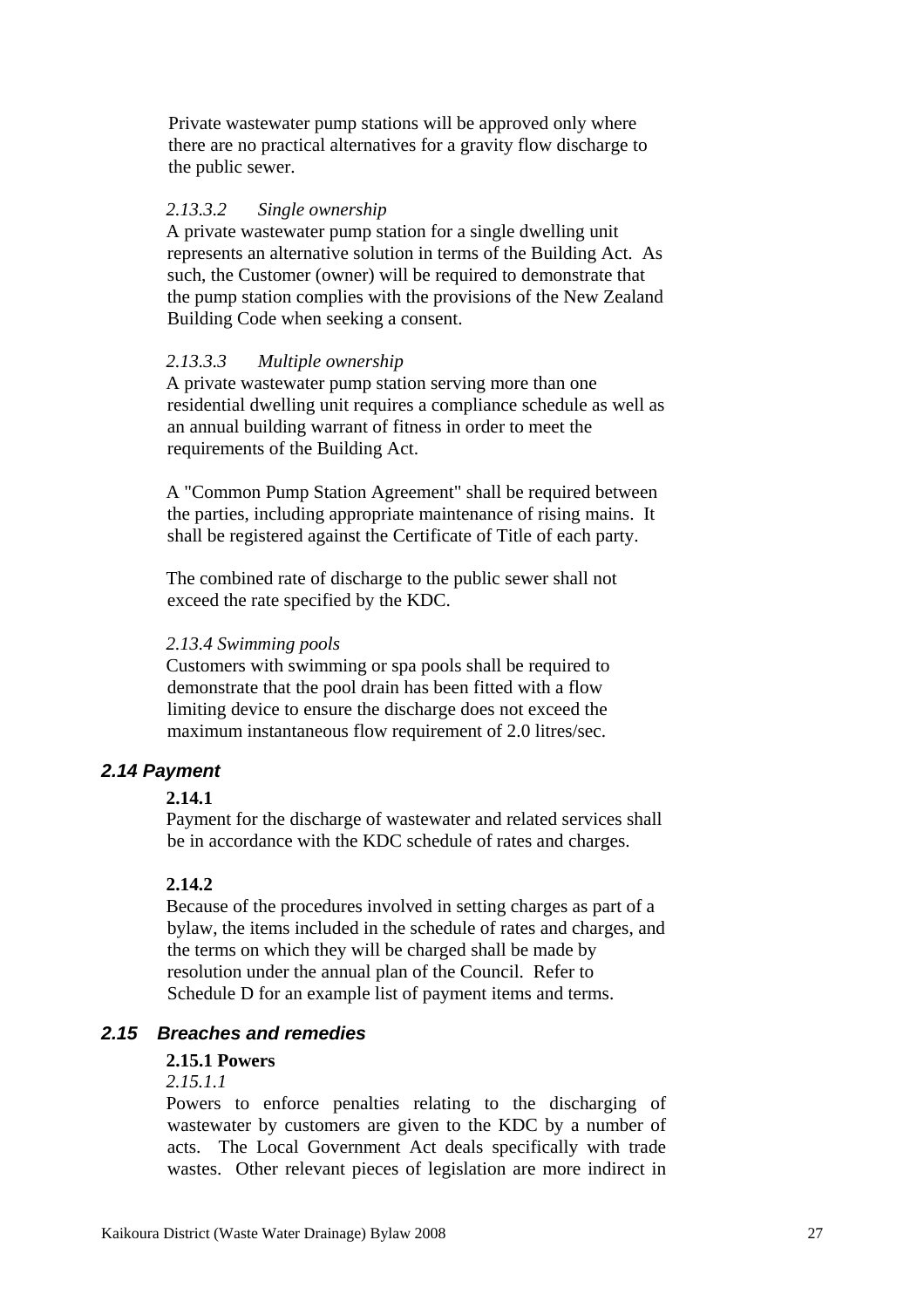application. Local Government (Rating) Act 2002 allows for action to be taken when rates are unpaid, and payment for discharge can be treated as a rate.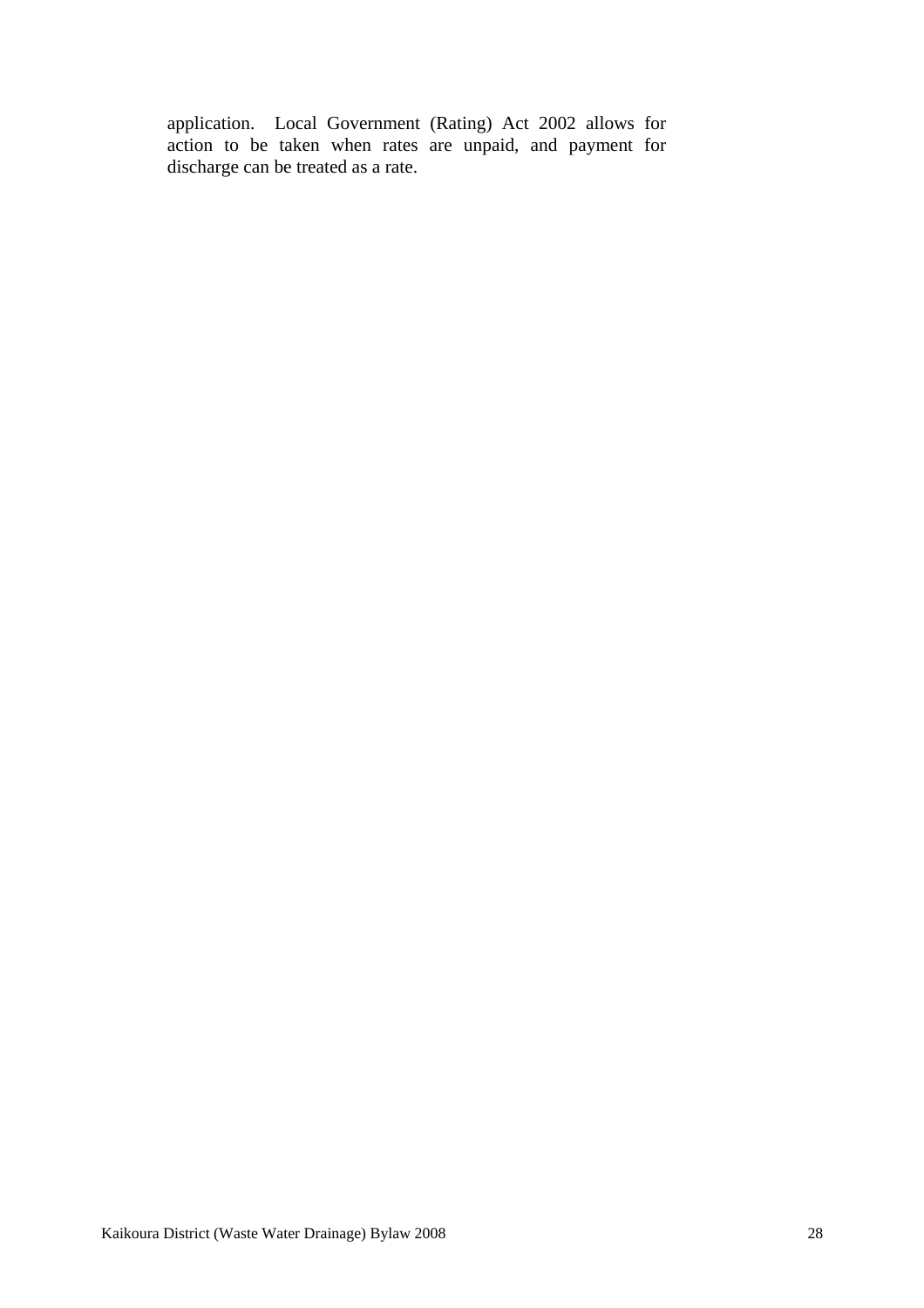*2.15.1.2*  The relevant legislation includes:

Local Government Act 2002 Section 242, Local Government (Rating) Act 2002 Part 3 sec 57 and 58 Health Act 1956 Part 11 Building Act 2004

#### **2.15.2 Failure to pay**

Any money owing for charges and rates for wastewater services becomes a charge on the land. An example of a Memorandum of Encumbrance and Deed of Covenant is given in Schedule A and Schedule B. The memorandum, once registered, will run with the land, and will bind successive landowners. Further, the memorandum specifically provides that when a person, bound by it, transfers the land, then that person ceases to have any liability or obligations under the memorandum.

**IN WITNESS WHEREOF** these presents have been executed the day and year first before written.

| <b>SIGNED BY</b>                       |                                |
|----------------------------------------|--------------------------------|
| in the presence of                     | <b>Mayor</b>                   |
| THE COMMON SEAL of                     |                                |
| THE KAIKOURA DISTRICT COUNCIL )        |                                |
| was hereto affixed in the presence of) | <b>Chief Executive Officer</b> |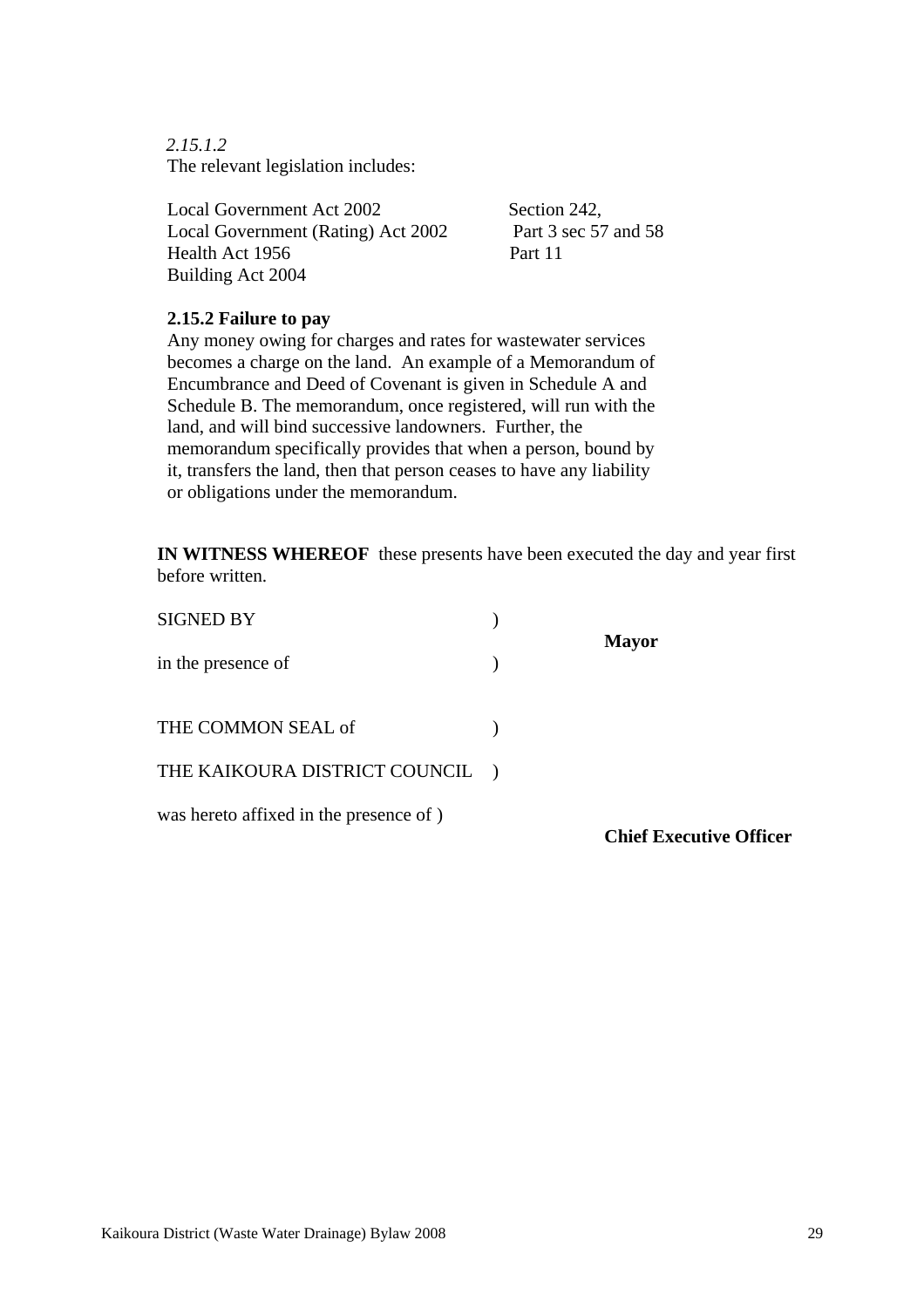## **SCHEDULE A**

#### <span id="page-30-0"></span>*MEMORANDUM OF ENCUMBRANCE FOR SECURING A SUM OF MONEY*

**..................................................** of **...............................................................** (hereinafter together with his/her successors, assigns and personal representatives called **"the Owner"**) being registered as proprietor of an estate in fee simple subject however to such encumbrances, liens and interest as are notified by Memorandum underwritten in that parcel of land containing by admeasurement .......... square metres more or less being Lot ............. Deposited Plan ................ and being all the land comprised and described in Certificate of Title

**AND** desiring to render the land available for the purpose of securing to and for the benefit of the **KAIKOURA DISTRICT COUNCIL** the rent charge hereinafter mentioned does hereby encumber the land for the benefit of the **COUNCIL** with the annual rent charge of **TEN THOUSAND DOLLARS (\$10,000)** (plus GST) to be raised and paid at the times and in the manner following, that is to say in one (1) annual sum on the lst day of ................... 20... and on the lst day of ......................... in every year thereafter **PROVIDED ALWAYS** that if during the twelve (12) months immediately preceding the lst day of .......................in any year there shall have been no breach of any of the obligations of the Owner under the Deed, a copy of which is attached hereto, then the annual rent charge payable on such 1st day of .................. shall be reduced to **ONE DOLLAR** (\$1.00) **AND** the Owner covenants that he/she shall at all times perform and observe all the obligations and covenants as set out in the Deed.

**AND PROVIDED ALSO** that if and whenever the obligations of the Owner under the Deed shall have been duly and wholly complied with or shall by effluxion of time or otherwise become no longer enforceable then this Memorandum of Encumbrance shall be wholly discharged by the **KAIKOURA DISTRICT COUNCIL.**

**AND PROVIDED ALWAYS** that if and when the said ...........................or the registered proprietor for the time being of the land sells, transfers or transmits their interest in the land or any part thereof, then all liability of the said .............................. or the said registered proprietor thereof for the time being shall immediately cease and he/she or they shall be released as from the date of the said sale, transfer or transmission **TO THE INTENT** that the liability under this Memorandum of Encumbrance and Deed is only to run with the registered proprietor for the time being of the said land or part thereof.

**AND SUBJECT AS AFORESAID** the **KAIKOURA DISTRICT COUNCIL**  shall be entitled to all the powers and remedies given to Mortgagees and rentchargees by the Land Transfer Act 1952 and the Property Law Act 1952.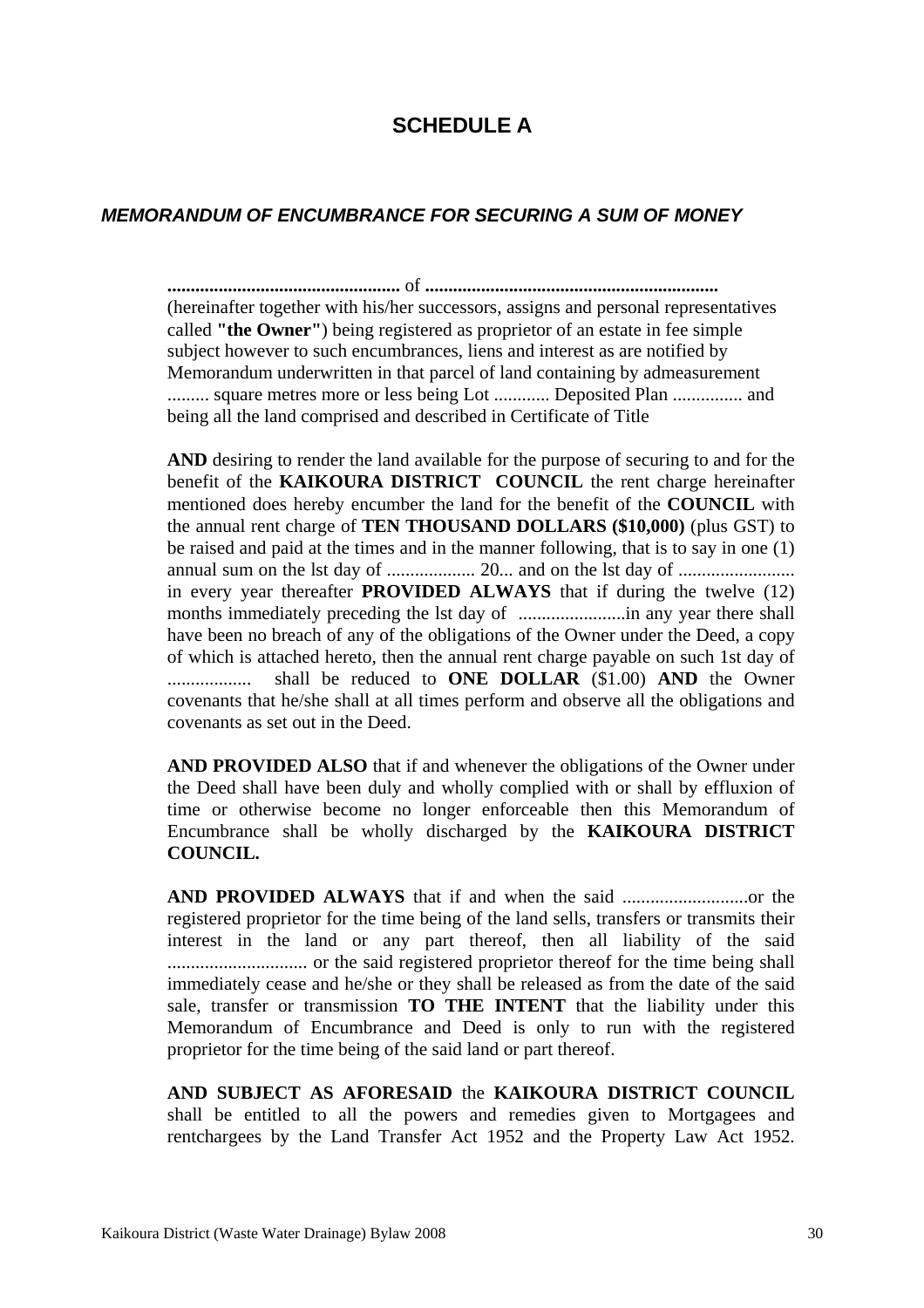## **SCHEDULE B**

### <span id="page-31-0"></span>*DEED OF COVENANT*

- **THIS DEED** made the **............................**. day of **...............................**199**.......**
- **BETWEEN .....................................................** of **.................................................** (hereinafter together with his/her successors, assigns and personal representatives called **"the Owner")** of the first part
- **AND THE KAIKOURA DISTRICT COUNCIL** (hereinafter with its successors and assigns called **"the Council")** of the second part

#### **WHEREAS**

- **A** The Owner is the registered proprietor of an estate in fee-simple in the land described in the Schedule hereto **("the land")** and
- **B** A carport has been erected on part of the land and
- **C A** stormwater sewer and a foul sewer of the Council runs through the land and partly under the area over which the carport has been erected
- **D** The carport's position partly over the said sewers is a contravention of and constitutes a continuing breach of the bylaws of the Council as the Owner does hereby admit and by reason thereof the Council would not ordinarily agree for the carport to remain in its present position but has nevertheless agreed for the carport to remain in consideration of the Owner entering into these premises in manner hereinafter appearing.

**NOW THIS DEED WITNESSES** that in consideration of the aforesaid premises the Owner hereby agrees with the Council as follows:

- 1 **THE** carport covering the said sewers shall remain in its present position and shall not at any time be covered in. The Owner shall not make any alterations or modifications to the said carport except pursuant to this Deed or in accordance with a permit issued by the Council.
- 2 **EXCEPT** in the case of an emergency (as determined in the sole and absolute discretion of the Council), any work carried out by the Council pursuant to this Deed will be carried out during the normal working hours of employees of the Council.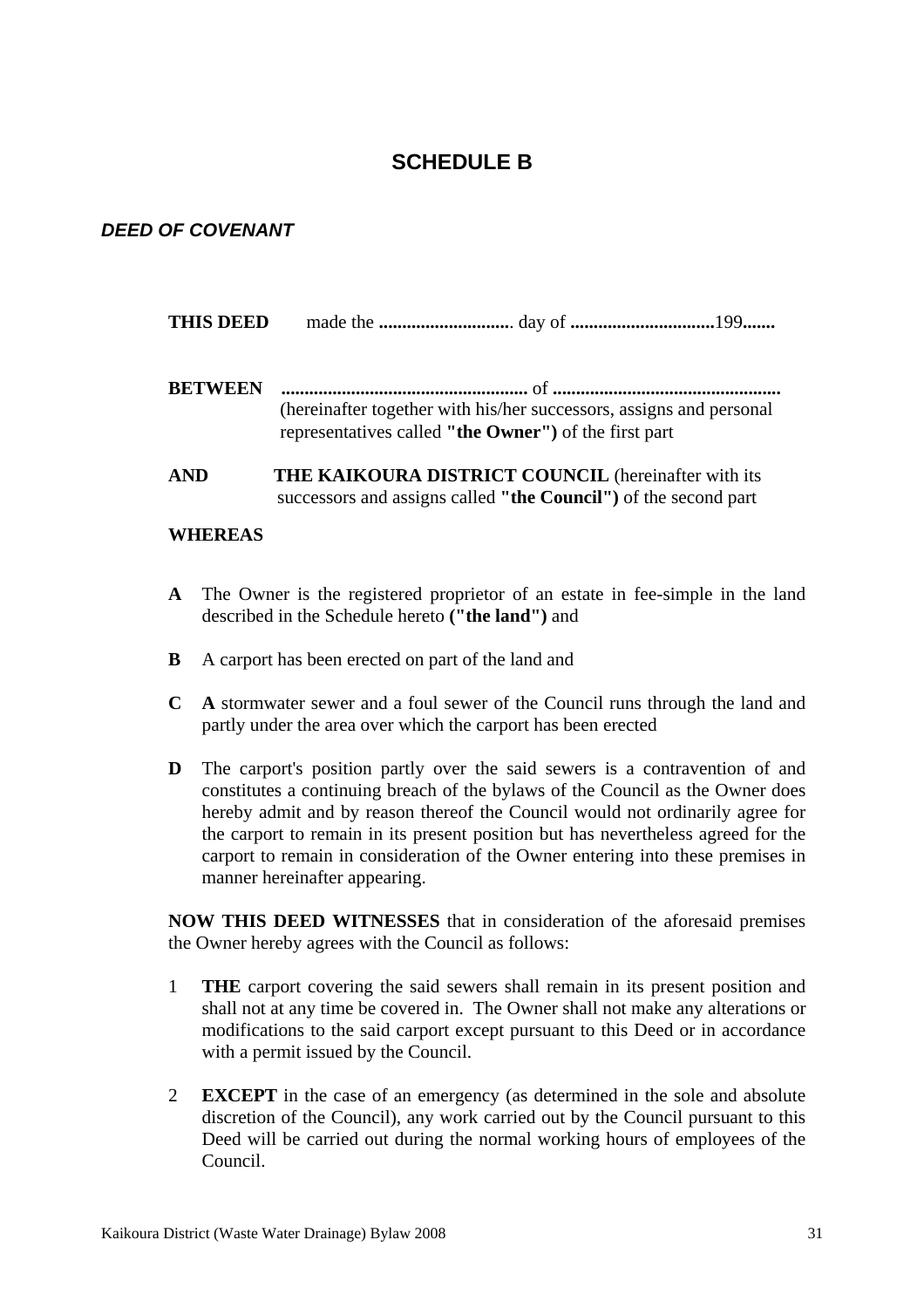- 3 **THE** granting of the permission by the Council for the said carport to remain in its position is on the strict condition that all the agreements and provisions hereof on the part of the Owner shall be complied with faithfully in all respects and is without prejudice (in the event of any default by the Owner hereunder) to the right of the Council to exercise all or any of the rights, powers and remedies whether civil or criminal conferred upon the Council by the Council's bylaws or by statute or otherwise.
- 4 **THE** Owner hereby agrees to indemnify the Council from and against all costs (including costs as between Solicitor and client), damages and expenses, claims, actions and proceedings of or against the Council in consequence of or arising out of any breach by the Owner of the agreements and provisions hereof and/or the exercise by the Council of any rights, powers and remedies available under this Deed.
- 5 **IN** addition to clause 4 hereof the Owner accepts that the Council will not be liable for any damage to the said carport arising directly or indirectly from a partial or total collapse of either or both the sewers, and will be responsible for the removal of the carport or parts thereof in the event of any such damage as requested by the Council.
- **6 ALL** costs (including costs as between solicitor and client) of and incidental to this Deed (including the preparation thereof) and the Memorandum of Encumbrance aforesaid (including the preparation and registration thereof against the Title of the land) shall be borne by the Owner and shall be paid prior to and as a condition of the Council's granting of the permit aforesaid.
- **7 IT** is hereby acknowledged and declared by the Council that if and when the said ............................................................ or the registered proprietor for the time being sell, transfer or transmit their interest in the land or any part thereof, then all liability of the said ............................................................ or the said registered proprietor thereof for the time being shall immediately cease and he/she or they shall be released as from the date of the said sale, transfer or transmission **TO THE INTENT** that the liability under this Deed of Covenant and Memorandum of Encumbrance made in pursuance thereof is only to run with the Owner for the time being of the said land or part thereof.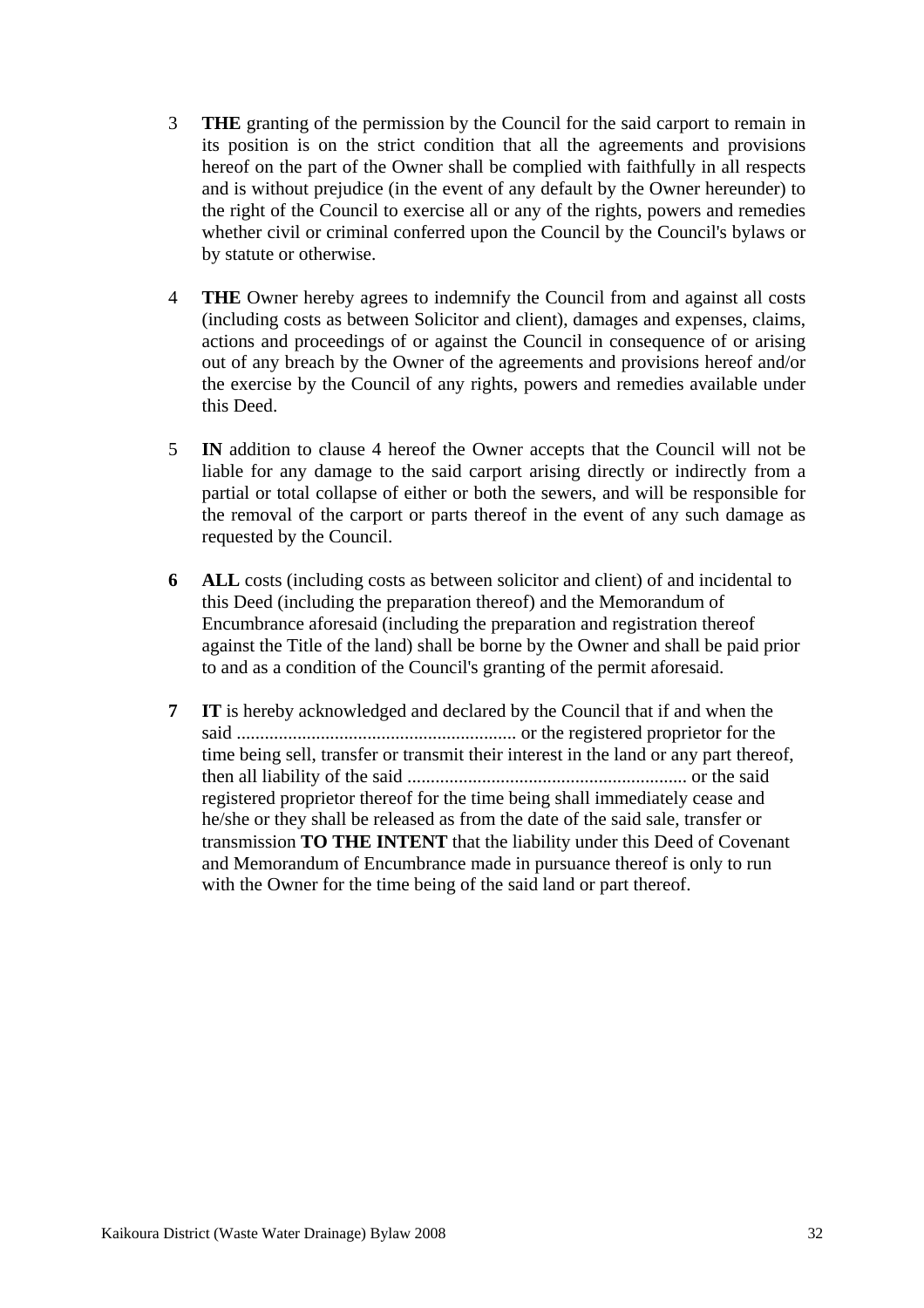## **SCHEDULE C**

#### <span id="page-33-0"></span>*APPLICATION FORM FOR DOMESTIC WASTEWATER SERVICE CONNECTION*

#### **THE WASTEWATER AUTHORITY OF THE KAIKOURA DISTRICT COUNCIL**



#### **APPLICATION FOR DOMESTIC WASTEWATER SERVICE CONNECTION**

| PLEASE PRINT CLEARLY<br>(use and attach additional sheets as required) | <b>CONTACT NAME FOR FURTHER INQUIRIES</b><br><b>CONCERNING THIS APPLICATION</b> |  |  |  |  |  |
|------------------------------------------------------------------------|---------------------------------------------------------------------------------|--|--|--|--|--|
| <b>ADDRESS OF PREMISES:</b>                                            |                                                                                 |  |  |  |  |  |
|                                                                        |                                                                                 |  |  |  |  |  |
|                                                                        |                                                                                 |  |  |  |  |  |
|                                                                        | Connection with Development: (eg. owner, builder,                               |  |  |  |  |  |
|                                                                        | drainlayer)                                                                     |  |  |  |  |  |
|                                                                        |                                                                                 |  |  |  |  |  |
|                                                                        |                                                                                 |  |  |  |  |  |
| <b>POSTAL ADDRESS OF OWNER:</b>                                        | <b>APPLICATION MADE BY:</b>                                                     |  |  |  |  |  |
|                                                                        |                                                                                 |  |  |  |  |  |
|                                                                        |                                                                                 |  |  |  |  |  |
|                                                                        |                                                                                 |  |  |  |  |  |
|                                                                        | Owner<br><b>Authorized Agent</b>                                                |  |  |  |  |  |
|                                                                        |                                                                                 |  |  |  |  |  |
|                                                                        |                                                                                 |  |  |  |  |  |
| <b>ARE THE PREMISES ALREADY</b>                                        | DATE CONNECTION REQUIRED BY:                                                    |  |  |  |  |  |
| <b>CONNECTED TO PUBLIC SEWER?</b>                                      |                                                                                 |  |  |  |  |  |
| N <sub>o</sub><br>Yes                                                  |                                                                                 |  |  |  |  |  |
|                                                                        |                                                                                 |  |  |  |  |  |
|                                                                        |                                                                                 |  |  |  |  |  |
|                                                                        | FOR OFFICE USE ONLY                                                             |  |  |  |  |  |
| <b>CONNECTIONS REQUIRED:</b>                                           | <b>APPLICATION:</b>                                                             |  |  |  |  |  |
|                                                                        |                                                                                 |  |  |  |  |  |
|                                                                        | Evidence of Agents Authority<br>sighted                                         |  |  |  |  |  |
| (Note: Minimum size 100mm)                                             | not applicable                                                                  |  |  |  |  |  |
| <b>DESCRIPTION OF DEVELOPMENT</b>                                      |                                                                                 |  |  |  |  |  |
| (eg. house, 3 townhouses on cross lease title, block                   |                                                                                 |  |  |  |  |  |
| of flats etc.)                                                         |                                                                                 |  |  |  |  |  |
|                                                                        | Connection<br><b>Approved</b>                                                   |  |  |  |  |  |
|                                                                        | <b>Not Approved</b>                                                             |  |  |  |  |  |
|                                                                        |                                                                                 |  |  |  |  |  |
|                                                                        |                                                                                 |  |  |  |  |  |
| DIAGRAM FOR CONNECTION LOCATION                                        | PROPERTY LINK IDENTIFICATION NUMBER                                             |  |  |  |  |  |
| See overleaf                                                           |                                                                                 |  |  |  |  |  |
| <b>VALUATION NO:</b>                                                   | <b>BUILDING CONSENT NUMBER</b>                                                  |  |  |  |  |  |
|                                                                        |                                                                                 |  |  |  |  |  |
|                                                                        |                                                                                 |  |  |  |  |  |
| <b>LOT NUMBER:</b>                                                     | <b>CONNECTION CHARGES</b>                                                       |  |  |  |  |  |
|                                                                        |                                                                                 |  |  |  |  |  |
|                                                                        |                                                                                 |  |  |  |  |  |
| <b>DP NUMBER:</b>                                                      | <b>Total Fee/Advance Payment</b>                                                |  |  |  |  |  |
|                                                                        | (Delete as appropriate)                                                         |  |  |  |  |  |
|                                                                        | <b>Cashier Receipt No</b>                                                       |  |  |  |  |  |
|                                                                        | <b>File No</b>                                                                  |  |  |  |  |  |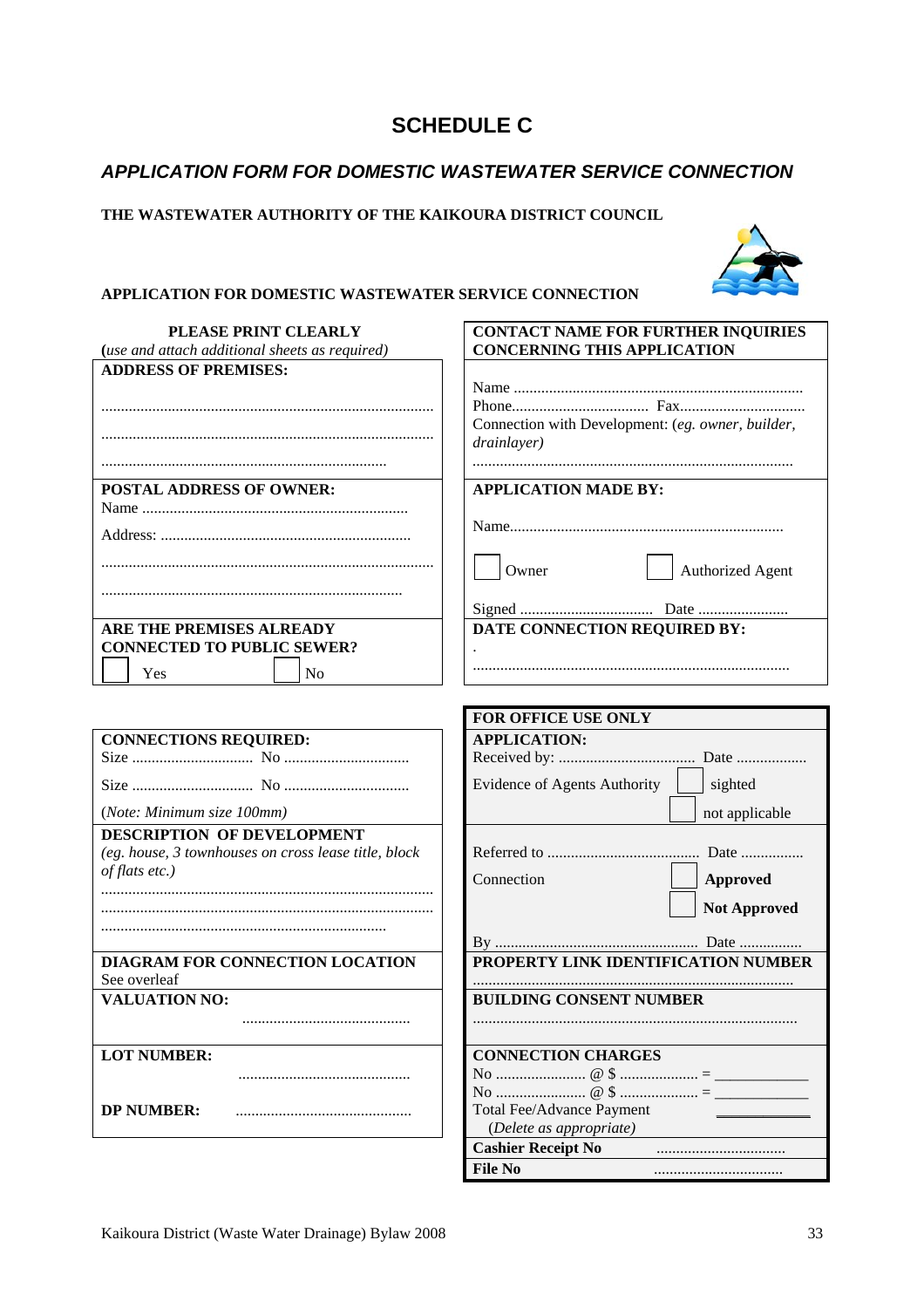## *DIAGRAM FOR CONNECTION LOCATION*

(Show distances from boundaries, driveways)

<span id="page-34-0"></span>

|  |  |   |   | 1111111 |   |   |  |  |
|--|--|---|---|---------|---|---|--|--|
|  |  |   |   |         |   |   |  |  |
|  |  |   |   |         |   |   |  |  |
|  |  |   |   |         |   |   |  |  |
|  |  |   |   |         |   |   |  |  |
|  |  |   |   | .       |   |   |  |  |
|  |  |   |   |         |   |   |  |  |
|  |  |   |   |         |   |   |  |  |
|  |  |   |   |         |   |   |  |  |
|  |  |   |   |         |   |   |  |  |
|  |  |   |   |         |   |   |  |  |
|  |  |   |   |         |   |   |  |  |
|  |  |   |   |         |   |   |  |  |
|  |  |   |   |         |   |   |  |  |
|  |  |   | . |         | . |   |  |  |
|  |  | . | . |         |   | . |  |  |
|  |  |   |   |         |   |   |  |  |
|  |  |   |   |         |   |   |  |  |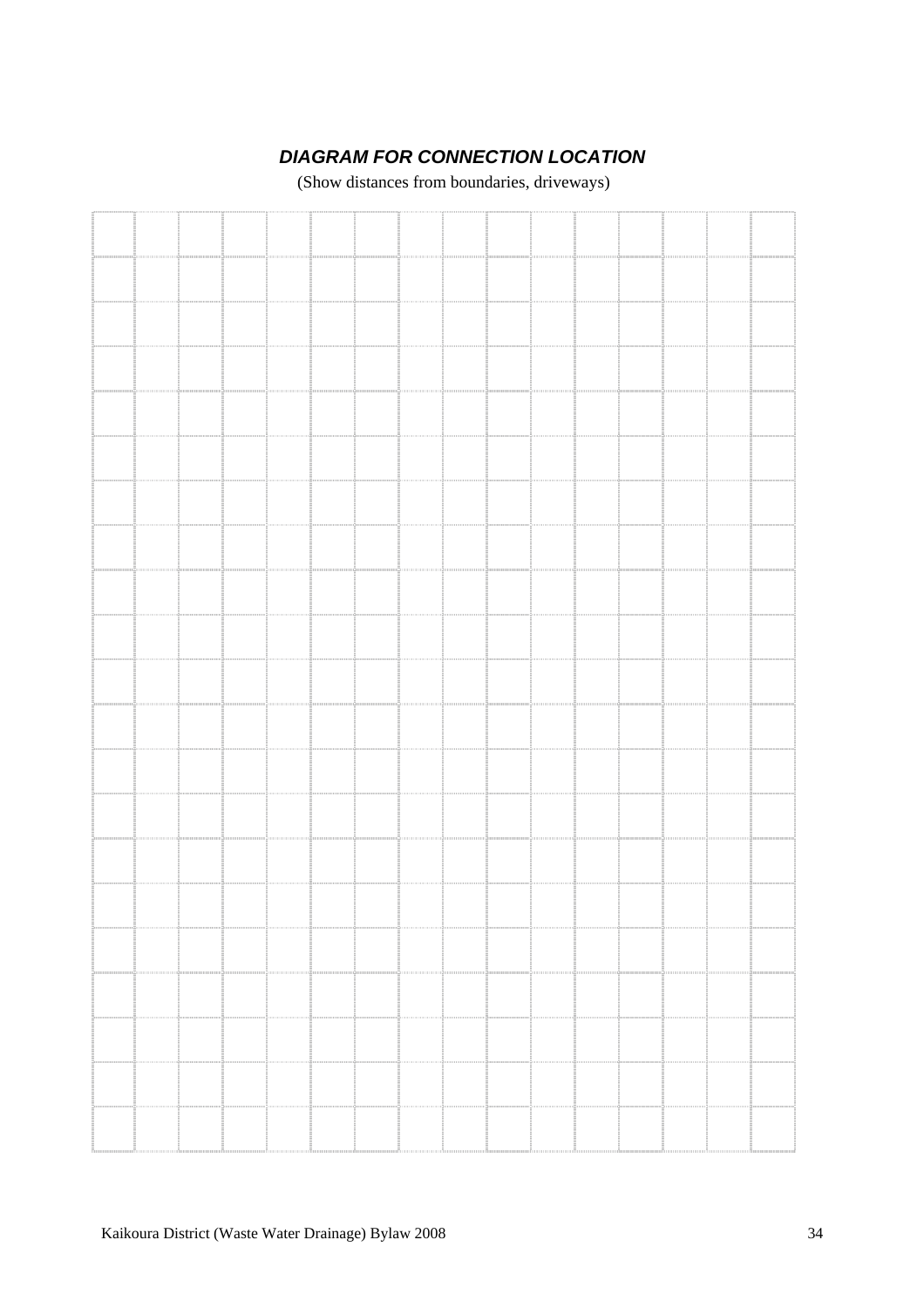## **SCHEDULE D**

## <span id="page-35-0"></span>*PAYMENT ITEMS AND TERMS - EXAMPLE LIST*

## *ItemTerms (guideline only)*

| Uniform annual (sewer or drainage) charge | A separate charge for wastewater<br>drainage and disposal which is<br>uniform within the KDC area, or<br>for areas within it.                                                                    |
|-------------------------------------------|--------------------------------------------------------------------------------------------------------------------------------------------------------------------------------------------------|
| Rates                                     | Wastewater charges included in<br>property rates.                                                                                                                                                |
| Uniform WC levy ("pan charge")            | A uniform levy on each WC or<br>urinal in each premises.                                                                                                                                         |
| Connection fee                            | Payable on application for<br>connection to discharge point.                                                                                                                                     |
| Public sewer fee                          | Payable where a new public<br>sewer connection is required<br>from the existing public sewer to<br>the point of discharge. Flat fee<br>providing public sewer in street<br>adjacent to property. |
| Deposit                                   | Additional fee payable on<br>applicable for connection to<br>discharge if required.                                                                                                              |
| Special rates for loan charges            | Additional rates for servicing<br>loans raised for the purposes of<br>constructing or improving the<br>KDC wastewater system.                                                                    |
| Reinspection fee                          | A fee payable for each<br>reinspection visit by the KDC<br>where a previously issued default<br>notice has not been remedied by<br>the customer.                                                 |
| Disconnection                             | A fee payable for disconnection<br>of a discharge connection.                                                                                                                                    |